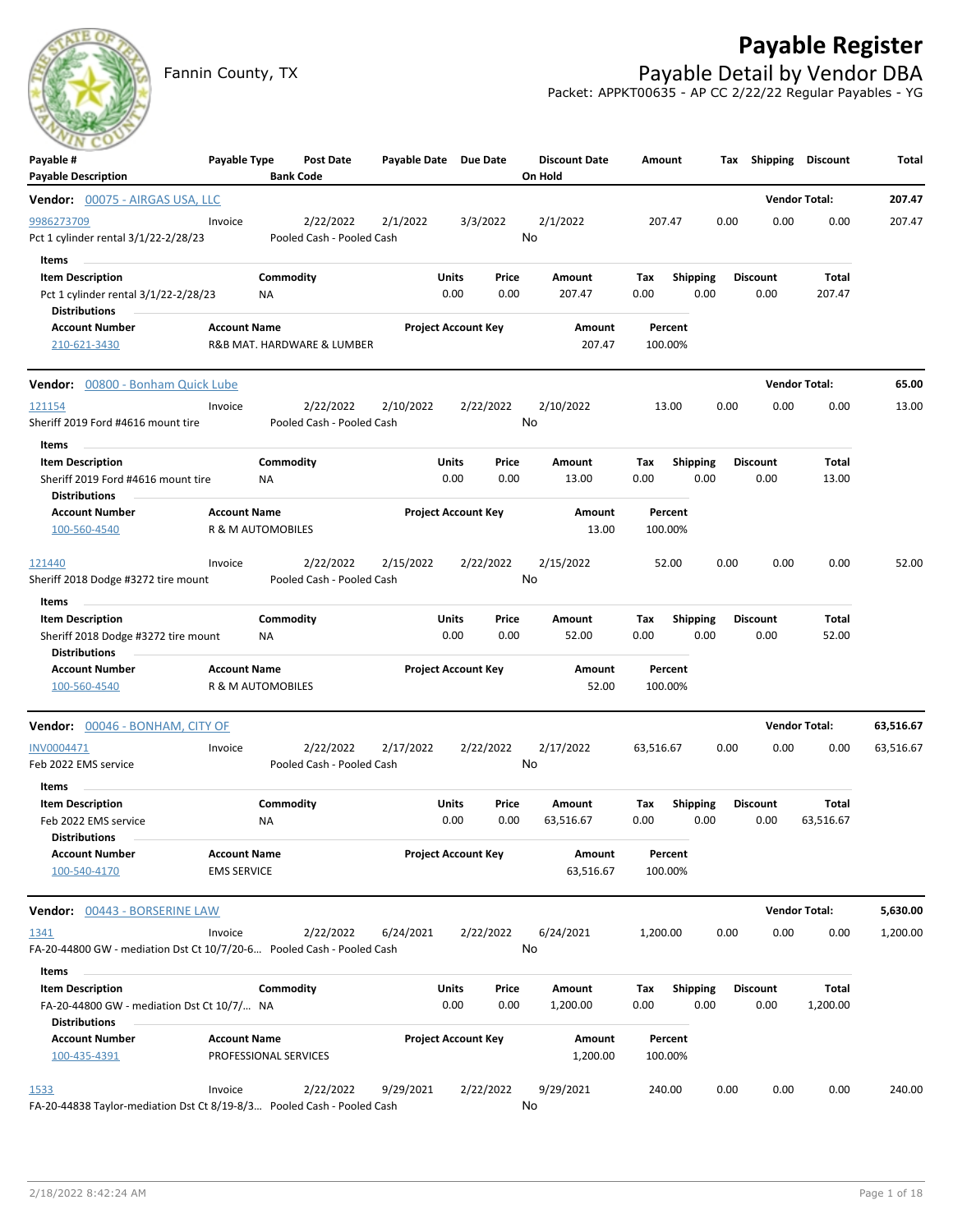| <b>Payable Register</b>                                                        |                     |                                        |                       |                            |                                 |                    |                 | Packet: APPKT00635 - AP CC 2/22/22 Regular Payables - YG |                      |          |
|--------------------------------------------------------------------------------|---------------------|----------------------------------------|-----------------------|----------------------------|---------------------------------|--------------------|-----------------|----------------------------------------------------------|----------------------|----------|
| Payable #<br><b>Payable Description</b>                                        | Payable Type        | Post Date<br><b>Bank Code</b>          | Payable Date Due Date |                            | <b>Discount Date</b><br>On Hold | Amount             |                 | Tax Shipping Discount                                    |                      | Total    |
| Items                                                                          |                     |                                        |                       |                            |                                 |                    |                 |                                                          |                      |          |
| <b>Item Description</b>                                                        |                     | Commodity                              |                       | Units<br>Price             | Amount                          | Tax                | <b>Shipping</b> | Discount                                                 | Total                |          |
| FA-20-44838 Taylor-mediation Dst Ct 8/19 NA<br><b>Distributions</b>            |                     |                                        |                       | 0.00<br>0.00               | 240.00                          | 0.00               | 0.00            | 0.00                                                     | 240.00               |          |
| <b>Account Number</b>                                                          | <b>Account Name</b> |                                        |                       | <b>Project Account Key</b> | Amount                          | Percent            |                 |                                                          |                      |          |
| 100-435-4391                                                                   |                     | PROFESSIONAL SERVICES                  |                       |                            | 240.00                          | 100.00%            |                 |                                                          |                      |          |
| 1606                                                                           | Invoice             | 2/22/2022                              | 11/13/2021            | 2/22/2022                  | 11/13/2021                      | 2,030.00           |                 | 0.00<br>0.00                                             | 0.00                 | 2,030.00 |
| FA-20-45019 MW/CD/LD Dst Ct 10/5-19/21                                         |                     | Pooled Cash - Pooled Cash              |                       |                            | No                              |                    |                 |                                                          |                      |          |
| Items                                                                          |                     |                                        |                       |                            |                                 |                    |                 |                                                          |                      |          |
| <b>Item Description</b>                                                        |                     | Commodity                              |                       | Units<br>Price             | Amount                          | Tax                | <b>Shipping</b> | <b>Discount</b>                                          | Total                |          |
| FA-20-45019 MW/CD/LD Dst Ct 10/5-19/21 NA<br><b>Distributions</b>              |                     |                                        |                       | 0.00<br>0.00               | 2,030.00                        | 0.00               | 0.00            | 0.00                                                     | 2,030.00             |          |
| <b>Account Number</b>                                                          | <b>Account Name</b> |                                        |                       | <b>Project Account Key</b> | Amount                          | Percent            |                 |                                                          |                      |          |
| 100-435-4360                                                                   |                     | ATTORNEY FEES- CPS CASES               |                       |                            | 2,030.00                        | 100.00%            |                 |                                                          |                      |          |
| <u>1753</u>                                                                    | Invoice             | 2/22/2022                              | 2/3/2022              | 2/22/2022                  | 2/3/2022                        | 115.00             |                 | 0.00<br>0.00                                             | 0.00                 | 115.00   |
| FA-20-44560 MD/KD/LB Dst Ct 1/4-1/31/22<br>Items                               |                     | Pooled Cash - Pooled Cash              |                       |                            | No                              |                    |                 |                                                          |                      |          |
| <b>Item Description</b>                                                        |                     | Commodity                              |                       | Units<br>Price             | Amount                          | Tax                | <b>Shipping</b> | <b>Discount</b>                                          | Total                |          |
|                                                                                |                     |                                        |                       |                            |                                 |                    |                 |                                                          |                      |          |
| FA-20-44560 MD/KD/LB Dst Ct 1/4-1/31/22 NA<br>Distributions                    |                     |                                        |                       | 0.00<br>0.00               | 115.00                          | 0.00               | 0.00            | 0.00                                                     | 115.00               |          |
| <b>Account Number</b><br>100-435-4360                                          | <b>Account Name</b> | ATTORNEY FEES- CPS CASES               |                       | <b>Project Account Key</b> | Amount<br>115.00                | Percent<br>100.00% |                 |                                                          |                      |          |
| 1779                                                                           | Invoice             | 2/22/2022                              | 2/6/2022              | 2/22/2022                  | 2/6/2022                        | 1,600.00           |                 | 0.00<br>0.00                                             | 0.00                 | 1,600.00 |
| FA-21-45534 MJ Dst Ct 10/8/21-1/31/22                                          |                     | Pooled Cash - Pooled Cash              |                       |                            | No                              |                    |                 |                                                          |                      |          |
| Items                                                                          |                     |                                        |                       |                            |                                 |                    |                 |                                                          |                      |          |
| <b>Item Description</b>                                                        |                     | Commodity                              |                       | Units<br>Price             | Amount                          | Tax                | <b>Shipping</b> | <b>Discount</b>                                          | Total                |          |
| FA-21-45534 MJ Dst Ct 10/8/21-1/31/22<br><b>Distributions</b>                  |                     | ΝA                                     |                       | 0.00<br>0.00               | 1,600.00                        | 0.00               | 0.00            | 0.00                                                     | 1,600.00             |          |
| <b>Account Number</b><br>100-435-4360                                          | <b>Account Name</b> | ATTORNEY FEES- CPS CASES               |                       | <b>Project Account Key</b> | Amount<br>1,600.00              | Percent<br>100.00% |                 |                                                          |                      |          |
| 1802                                                                           | Invoice             | 2/22/2022                              | 2/12/2022             | 2/22/2022                  | 2/12/2022                       | 445.00             |                 | 0.00<br>0.00                                             | 0.00                 | 445.00   |
| FA-21-45326 LF Dst Ct 10/14/21-2/11/22 medi Pooled Cash - Pooled Cash<br>Items |                     |                                        |                       |                            | No                              |                    |                 |                                                          |                      |          |
| <b>Item Description</b>                                                        |                     | Commodity                              |                       | Units<br>Price             | Amount                          | Tax                | <b>Shipping</b> | Discount                                                 | Total                |          |
| FA-21-45326 LF Dst Ct 10/14/21-2/11/22  NA<br><b>Distributions</b>             |                     |                                        |                       | 0.00<br>0.00               | 445.00                          | 0.00               | 0.00            | 0.00                                                     | 445.00               |          |
| <b>Account Number</b>                                                          | <b>Account Name</b> |                                        |                       | <b>Project Account Key</b> | Amount                          | Percent            |                 |                                                          |                      |          |
| 100-435-4391                                                                   |                     | PROFESSIONAL SERVICES                  |                       |                            | 445.00                          | 100.00%            |                 |                                                          |                      |          |
| Vendor: 00725 - BRANNAN, QUIENCY SMITH                                         |                     |                                        |                       |                            |                                 |                    |                 |                                                          | <b>Vendor Total:</b> | 5,321.00 |
| <u>103</u>                                                                     | Invoice             | 2/22/2022                              | 2/7/2022              | 2/22/2022                  | 2/7/2022                        | 382.50             |                 | 0.00<br>0.00                                             | 0.00                 | 382.50   |
| FA-21-45582 Lewis Dst Ct 1/18-2/4/22                                           |                     | Pooled Cash - Pooled Cash              |                       |                            | No                              |                    |                 |                                                          |                      |          |
| Items                                                                          |                     |                                        |                       |                            |                                 |                    |                 |                                                          |                      |          |
| <b>Item Description</b>                                                        |                     | Commodity                              |                       | Units<br>Price             | Amount                          | Tax                | Shipping        | <b>Discount</b>                                          | Total                |          |
| FA-21-45582 Lewis Dst Ct 1/18-2/4/22<br><b>Distributions</b>                   |                     | NA                                     |                       | 0.00<br>0.00               | 382.50                          | 0.00               | 0.00            | 0.00                                                     | 382.50               |          |
| <b>Account Number</b>                                                          | <b>Account Name</b> |                                        |                       | <b>Project Account Key</b> | Amount                          | Percent            |                 |                                                          |                      |          |
| 100-435-4360                                                                   |                     | ATTORNEY FEES- CPS CASES               |                       |                            | 382.50                          | 100.00%            |                 |                                                          |                      |          |
| 103-GC<br>CR-20-27680 Carver Dst Ct 12/30/21-2/2/22                            | Invoice             | 2/22/2022<br>Pooled Cash - Pooled Cash | 2/7/2022              | 2/22/2022                  | 2/7/2022<br>No                  | 178.50             |                 | 0.00<br>0.00                                             | 0.00                 | 178.50   |
|                                                                                |                     |                                        |                       |                            |                                 |                    |                 |                                                          |                      |          |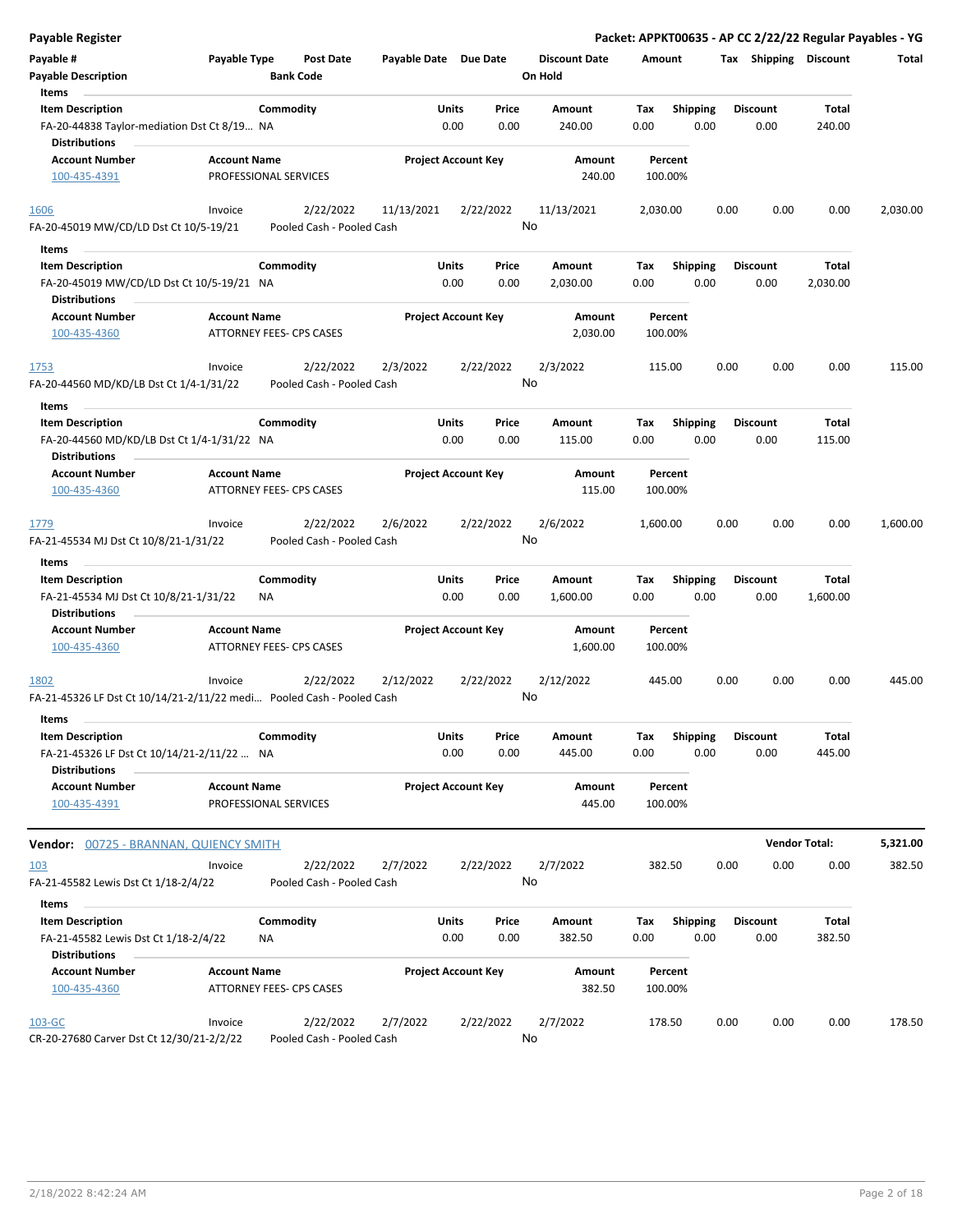| <b>Payable Register</b>                                            |                                             |                  |                                        |                       |                            |           |                                 |          |                    |      |      |                       |          | Packet: APPKT00635 - AP CC 2/22/22 Regular Payables - YG |
|--------------------------------------------------------------------|---------------------------------------------|------------------|----------------------------------------|-----------------------|----------------------------|-----------|---------------------------------|----------|--------------------|------|------|-----------------------|----------|----------------------------------------------------------|
| Payable #<br><b>Payable Description</b>                            | Payable Type                                | <b>Bank Code</b> | Post Date                              | Payable Date Due Date |                            |           | <b>Discount Date</b><br>On Hold | Amount   |                    |      |      | Tax Shipping Discount |          | Total                                                    |
| Items                                                              |                                             |                  |                                        |                       |                            |           |                                 |          |                    |      |      |                       |          |                                                          |
| <b>Item Description</b>                                            |                                             | Commodity        |                                        |                       | Units                      | Price     | Amount                          | Tax      | <b>Shipping</b>    |      |      | <b>Discount</b>       | Total    |                                                          |
| CR-20-27680 Carver Dst Ct 12/30/21-2/2/ NA<br><b>Distributions</b> |                                             |                  |                                        |                       | 0.00                       | 0.00      | 178.50                          | 0.00     |                    | 0.00 |      | 0.00                  | 178.50   |                                                          |
| <b>Account Number</b>                                              | <b>Account Name</b>                         |                  |                                        |                       | <b>Project Account Key</b> |           | Amount                          |          | Percent            |      |      |                       |          |                                                          |
| 100-435-4370                                                       | <b>ATTORNEY FEES</b>                        |                  |                                        |                       |                            |           | 178.50                          |          | 100.00%            |      |      |                       |          |                                                          |
| 105                                                                | Invoice                                     |                  | 2/22/2022                              | 2/7/2022              |                            | 2/22/2022 | 2/7/2022                        |          | 314.50             |      | 0.00 | 0.00                  | 0.00     | 314.50                                                   |
| CR-21-28259 Baxcajay Dst Ct 12/27/21-2/2/22                        |                                             |                  | Pooled Cash - Pooled Cash              |                       |                            |           | No                              |          |                    |      |      |                       |          |                                                          |
| Items                                                              |                                             |                  |                                        |                       |                            |           |                                 |          |                    |      |      |                       |          |                                                          |
| <b>Item Description</b>                                            |                                             | Commodity        |                                        |                       | Units                      | Price     | Amount                          | Tax      | <b>Shipping</b>    |      |      | <b>Discount</b>       | Total    |                                                          |
| CR-21-28259 Baxcajay Dst Ct 12/27/21-2/ NA<br>Distributions        |                                             |                  |                                        |                       | 0.00                       | 0.00      | 314.50                          | 0.00     |                    | 0.00 |      | 0.00                  | 314.50   |                                                          |
| <b>Account Number</b>                                              | <b>Account Name</b>                         |                  |                                        |                       | <b>Project Account Key</b> |           | Amount                          |          | Percent            |      |      |                       |          |                                                          |
| 100-435-4370                                                       | ATTORNEY FEES                               |                  |                                        |                       |                            |           | 314.50                          |          | 100.00%            |      |      |                       |          |                                                          |
| $107 - FA$<br>CR-21-28196 Aragon Dst Ct 2/1-11/22                  | Invoice                                     |                  | 2/22/2022<br>Pooled Cash - Pooled Cash | 2/11/2022             |                            | 2/22/2022 | 2/11/2022<br>No                 |          | 178.50             |      | 0.00 | 0.00                  | 0.00     | 178.50                                                   |
| Items                                                              |                                             |                  |                                        |                       |                            |           |                                 |          |                    |      |      |                       |          |                                                          |
| <b>Item Description</b>                                            |                                             | Commodity        |                                        |                       | Units                      | Price     | <b>Amount</b>                   | Tax      | <b>Shipping</b>    |      |      | <b>Discount</b>       | Total    |                                                          |
| CR-21-28196 Aragon Dst Ct 2/1-11/22<br><b>Distributions</b>        |                                             | <b>NA</b>        |                                        |                       | 0.00                       | 0.00      | 178.50                          | 0.00     |                    | 0.00 |      | 0.00                  | 178.50   |                                                          |
| Account Number                                                     | <b>Account Name</b>                         |                  |                                        |                       | <b>Project Account Key</b> |           | Amount                          |          | Percent            |      |      |                       |          |                                                          |
| 100-435-4370                                                       | <b>ATTORNEY FEES</b>                        |                  |                                        |                       |                            |           | 178.50                          |          | 100.00%            |      |      |                       |          |                                                          |
| $107 - JB$                                                         | Invoice                                     |                  | 2/22/2022                              | 2/11/2022             |                            | 2/22/2022 | 2/11/2022                       |          | 51.00              |      | 0.00 | 0.00                  | 0.00     | 51.00                                                    |
| CR-21-28259 Baxcajay Dst Ct 2/8-11/22                              |                                             |                  | Pooled Cash - Pooled Cash              |                       |                            |           | No                              |          |                    |      |      |                       |          |                                                          |
| Items                                                              |                                             |                  |                                        |                       |                            |           |                                 |          |                    |      |      |                       |          |                                                          |
| <b>Item Description</b>                                            |                                             | Commodity        |                                        |                       | Units                      | Price     | Amount                          | Tax      | <b>Shipping</b>    |      |      | <b>Discount</b>       | Total    |                                                          |
| CR-21-28259 Baxcajay Dst Ct 2/8-11/22<br><b>Distributions</b>      |                                             | ΝA               |                                        |                       | 0.00                       | 0.00      | 51.00                           | 0.00     |                    | 0.00 |      | 0.00                  | 51.00    |                                                          |
| <b>Account Number</b>                                              | <b>Account Name</b>                         |                  |                                        |                       | <b>Project Account Key</b> |           | Amount                          |          | Percent            |      |      |                       |          |                                                          |
| 100-435-4370                                                       | <b>ATTORNEY FEES</b>                        |                  |                                        |                       |                            |           | 51.00                           |          | 100.00%            |      |      |                       |          |                                                          |
| 107-MN                                                             | Invoice                                     |                  | 2/22/2022                              | 2/11/2022             |                            | 2/22/2022 | 2/11/2022                       | 3,842.00 |                    |      | 0.00 | 0.00                  | 0.00     | 3,842.00                                                 |
| FA-20-45001 MN Dst Ct 1/23-2/11/22                                 |                                             |                  | Pooled Cash - Pooled Cash              |                       |                            |           | No                              |          |                    |      |      |                       |          |                                                          |
| Items                                                              |                                             |                  |                                        |                       |                            |           |                                 |          |                    |      |      |                       |          |                                                          |
| <b>Item Description</b>                                            |                                             | Commodity        |                                        |                       | Units                      | Price     | Amount                          | Tax      | Shipping           |      |      | Discount              | Total    |                                                          |
| FA-20-45001 MN Dst Ct 1/23-2/11/22<br><b>Distributions</b>         |                                             | NA               |                                        |                       | 0.00                       | 0.00      | 3,842.00                        | 0.00     |                    | 0.00 |      | 0.00                  | 3,842.00 |                                                          |
| <b>Account Number</b>                                              | <b>Account Name</b>                         |                  |                                        |                       | <b>Project Account Key</b> |           | Amount                          |          | Percent            |      |      |                       |          |                                                          |
| 100-435-4360                                                       | ATTORNEY FEES- CPS CASES                    |                  |                                        |                       |                            |           | 3,842.00                        |          | 100.00%            |      |      |                       |          |                                                          |
| <u>108</u>                                                         | Invoice                                     |                  | 2/22/2022                              | 2/15/2022             |                            | 2/22/2022 | 2/15/2022                       |          | 221.00             |      | 0.00 | 0.00                  | 0.00     | 221.00                                                   |
| CR-22-28323-1 Gray Dst Ct 12/30/21-2/3/22                          |                                             |                  | Pooled Cash - Pooled Cash              |                       |                            |           | No                              |          |                    |      |      |                       |          |                                                          |
| Items                                                              |                                             |                  |                                        |                       |                            |           |                                 |          |                    |      |      |                       |          |                                                          |
| <b>Item Description</b>                                            |                                             | Commodity        |                                        |                       | Units                      | Price     | Amount                          | Tax      | <b>Shipping</b>    |      |      | Discount              | Total    |                                                          |
| CR-22-28323-1 Gray Dst Ct 12/30/21-2/3/ NA<br>Distributions        |                                             |                  |                                        |                       | 0.00                       | 0.00      | 221.00                          | 0.00     |                    | 0.00 |      | 0.00                  | 221.00   |                                                          |
| <b>Account Number</b><br>100-435-4370                              | <b>Account Name</b><br><b>ATTORNEY FEES</b> |                  |                                        |                       | <b>Project Account Key</b> |           | Amount<br>221.00                |          | Percent<br>100.00% |      |      |                       |          |                                                          |
| 95<br>FA-20-45001 MN Dst Ct 1/10-20-22                             | Invoice                                     |                  | 2/22/2022<br>Pooled Cash - Pooled Cash | 1/23/2022             |                            | 2/22/2022 | 1/23/2022<br>No                 |          | 153.00             |      | 0.00 | 0.00                  | 0.00     | 153.00                                                   |
| Items                                                              |                                             |                  |                                        |                       |                            |           |                                 |          |                    |      |      |                       |          |                                                          |
| <b>Item Description</b>                                            |                                             | Commodity        |                                        |                       | Units                      | Price     | Amount                          | Tax      | <b>Shipping</b>    |      |      | <b>Discount</b>       | Total    |                                                          |
| FA-20-45001 MN Dst Ct 1/10-20-22<br><b>Distributions</b>           |                                             | ΝA               |                                        |                       | 0.00                       | 0.00      | 153.00                          | 0.00     |                    | 0.00 |      | 0.00                  | 153.00   |                                                          |
| <b>Account Number</b>                                              | <b>Account Name</b>                         |                  |                                        |                       | <b>Project Account Key</b> |           | Amount                          |          | Percent            |      |      |                       |          |                                                          |
| 100-435-4360                                                       | ATTORNEY FEES- CPS CASES                    |                  |                                        |                       |                            |           | 153.00                          |          | 100.00%            |      |      |                       |          |                                                          |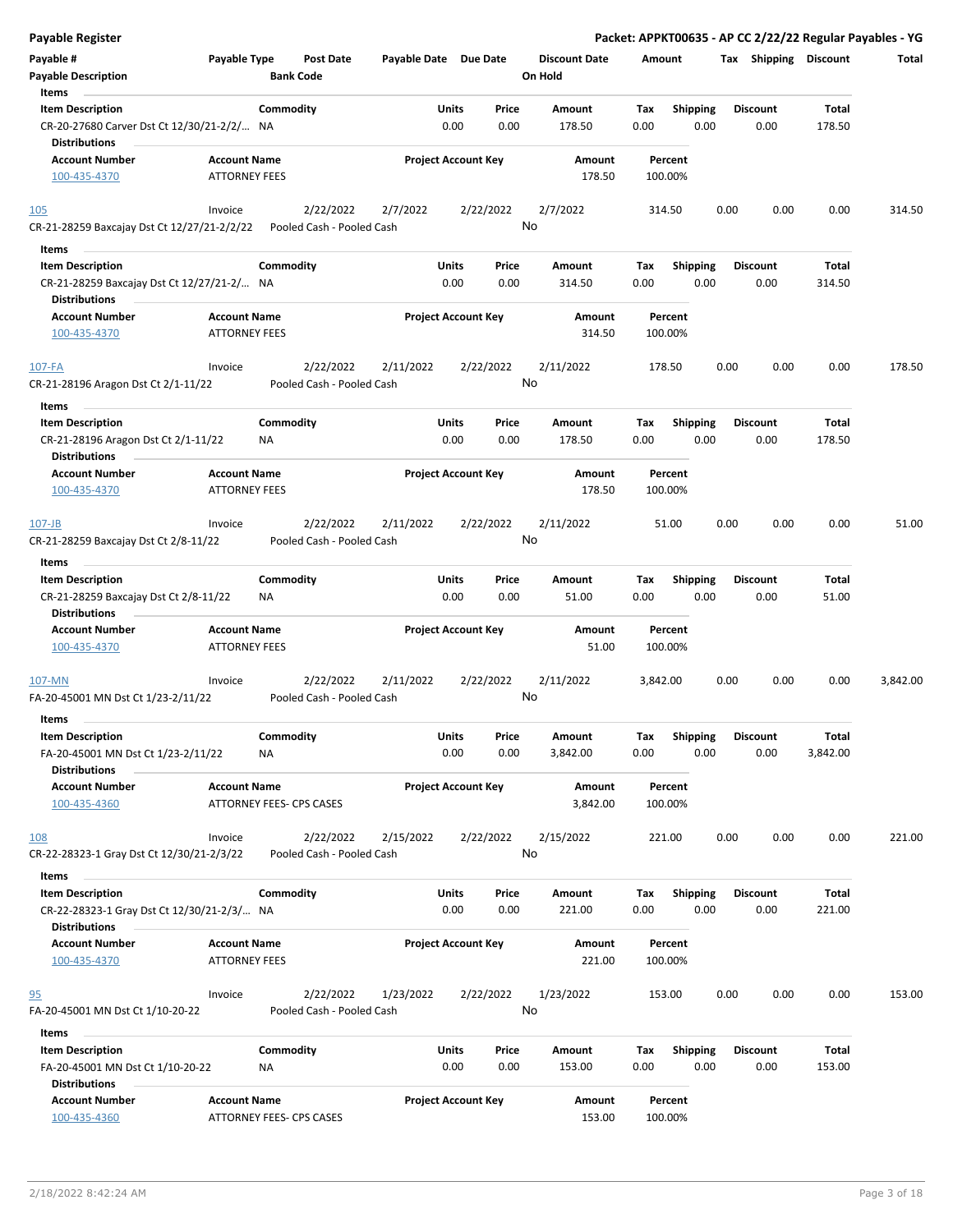| <b>Payable Register</b>                                                                                |                     |                                        |                       |                            |               |                                 |                    |                         |      |                         | Packet: APPKT00635 - AP CC 2/22/22 Regular Payables - YG |          |
|--------------------------------------------------------------------------------------------------------|---------------------|----------------------------------------|-----------------------|----------------------------|---------------|---------------------------------|--------------------|-------------------------|------|-------------------------|----------------------------------------------------------|----------|
| Payable #<br><b>Payable Description</b>                                                                | Payable Type        | Post Date<br><b>Bank Code</b>          | Payable Date Due Date |                            |               | <b>Discount Date</b><br>On Hold | Amount             |                         |      | Tax Shipping Discount   |                                                          | Total    |
| Vendor: 00449 - BRESE-LEBRON LAW, PLLC                                                                 |                     |                                        |                       |                            |               |                                 |                    |                         |      |                         | <b>Vendor Total:</b>                                     | 739.50   |
| 453<br>FA-18-43788 BMP Dst Ct 10/7-12/7/21                                                             | Invoice             | 2/22/2022<br>Pooled Cash - Pooled Cash | 12/8/2021             | 2/22/2022                  |               | 12/8/2021<br>No                 | 739.50             |                         | 0.00 | 0.00                    | 0.00                                                     | 739.50   |
| Items<br><b>Item Description</b><br>FA-18-43788 BMP Dst Ct 10/7-12/7/21<br><b>Distributions</b>        |                     | Commodity<br>ΝA                        |                       | <b>Units</b><br>0.00       | Price<br>0.00 | Amount<br>739.50                | Tax<br>0.00        | <b>Shipping</b><br>0.00 |      | <b>Discount</b><br>0.00 | Total<br>739.50                                          |          |
| <b>Account Number</b><br>100-435-4360                                                                  | <b>Account Name</b> | ATTORNEY FEES- CPS CASES               |                       | <b>Project Account Key</b> |               | Amount<br>739.50                | Percent<br>100.00% |                         |      |                         |                                                          |          |
| <b>Vendor:</b> VEN02089 - Cirro Energy                                                                 |                     |                                        |                       |                            |               |                                 |                    |                         |      |                         | <b>Vendor Total:</b>                                     | 626.03   |
| 355000684579<br>EMS Leonard electric 1/7-2/7/22                                                        | Invoice             | 2/22/2022<br>Pooled Cash - Pooled Cash | 2/8/2022              | 3/10/2022                  |               | 2/8/2022<br>No                  | 626.03             |                         | 0.00 | 0.00                    | 0.00                                                     | 626.03   |
| Items<br><b>Item Description</b><br>EMS Leonard electric 1/7-2/7/22<br><b>Distributions</b>            |                     | Commodity<br>ΝA                        |                       | <b>Units</b><br>0.00       | Price<br>0.00 | Amount<br>626.03                | Tax<br>0.00        | <b>Shipping</b><br>0.00 |      | <b>Discount</b><br>0.00 | Total<br>626.03                                          |          |
| <b>Account Number</b><br>100-540-4400                                                                  | <b>Account Name</b> | UTILITIES ELECTRICITY                  |                       | <b>Project Account Key</b> |               | Amount<br>626.03                | Percent<br>100.00% |                         |      |                         |                                                          |          |
| Vendor: 00438 - EVANS, MICHAEL S.                                                                      |                     |                                        |                       |                            |               |                                 |                    |                         |      |                         | <b>Vendor Total:</b>                                     | 1,239.00 |
| 1362<br>FA-21-45326 LF/AS/GS/LD Dst Ct 9/9/21-2/1/22    Pooled Cash - Pooled Cash                      | Invoice             | 2/22/2022                              | 2/1/2022              | 2/22/2022                  |               | 2/1/2022<br>No                  | 939.00             |                         | 0.00 | 0.00                    | 0.00                                                     | 939.00   |
| Items<br><b>Item Description</b><br>FA-21-45326 LF/AS/GS/LD Dst Ct 9/9/21-2 NA<br><b>Distributions</b> |                     | Commodity                              |                       | <b>Units</b><br>0.00       | Price<br>0.00 | Amount<br>939.00                | Tax<br>0.00        | <b>Shipping</b><br>0.00 |      | <b>Discount</b><br>0.00 | Total<br>939.00                                          |          |
| <b>Account Number</b><br>100-435-4360                                                                  | <b>Account Name</b> | ATTORNEY FEES- CPS CASES               |                       | <b>Project Account Key</b> |               | Amount<br>939.00                | Percent<br>100.00% |                         |      |                         |                                                          |          |
| INV0004416<br>48788 Martinez Co Ct@Law                                                                 | Invoice             | 2/22/2022<br>Pooled Cash - Pooled Cash | 2/9/2022              | 2/22/2022                  |               | 2/9/2022<br>No                  | 300.00             |                         | 0.00 | 0.00                    | 0.00                                                     | 300.00   |
| Items<br><b>Item Description</b>                                                                       |                     | Commodity                              |                       | <b>Units</b>               | Price         | Amount                          | Тах                | Shipping                |      | <b>Discount</b>         | Total                                                    |          |
| 48788 Martinez Co Ct@Law<br><b>Distributions</b>                                                       |                     | ΝA                                     |                       | 0.00                       | 0.00          | 300.00                          | 0.00               | 0.00                    |      | 0.00                    | 300.00                                                   |          |
| <b>Account Number</b><br>100-410-4240                                                                  | <b>Account Name</b> | <b>INDIGENT ATTORNEY FEES</b>          |                       | <b>Project Account Key</b> |               | Amount<br>300.00                | Percent<br>100.00% |                         |      |                         |                                                          |          |
| <b>Vendor:</b> 00797 - FANNIN COUNTY TAX ASSESSOR-COL                                                  |                     |                                        |                       |                            |               |                                 |                    |                         |      |                         | <b>Vendor Total:</b>                                     | 22.00    |
| <b>INV0004478</b><br>Pct 3 2001 Intl #0293 registration                                                | Invoice             | 2/22/2022<br>Pooled Cash - Pooled Cash | 2/18/2022             | 2/22/2022                  |               | 2/18/2022<br>No                 | 22.00              |                         | 0.00 | 0.00                    | 0.00                                                     | 22.00    |
| Items<br><b>Item Description</b><br>Pct 3 2001 Intl #0293 registration<br>Distributions                |                     | Commodity<br><b>NA</b>                 |                       | <b>Units</b><br>0.00       | Price<br>0.00 | Amount<br>22.00                 | Tax<br>0.00        | <b>Shipping</b><br>0.00 |      | Discount<br>0.00        | Total<br>22.00                                           |          |
| <b>Account Number</b><br>230-623-4580                                                                  | <b>Account Name</b> | R&M MACHINERY PARTS                    |                       | <b>Project Account Key</b> |               | Amount<br>22.00                 | Percent<br>100.00% |                         |      |                         |                                                          |          |
| <b>Vendor:</b> 00512 - GAYLON P. RIDDELS LAW FIRM, PC                                                  |                     |                                        |                       |                            |               |                                 |                    |                         |      |                         | <b>Vendor Total:</b>                                     | 4,735.75 |
| INV0004410<br>CR-18-26660 Fuller Dst Ct 10/15/21-2/9/22                                                | Invoice             | 2/22/2022<br>Pooled Cash - Pooled Cash | 2/10/2022             | 2/22/2022                  |               | 2/10/2022<br>No                 | 1,064.00           |                         | 0.00 | 0.00                    | 0.00                                                     | 1,064.00 |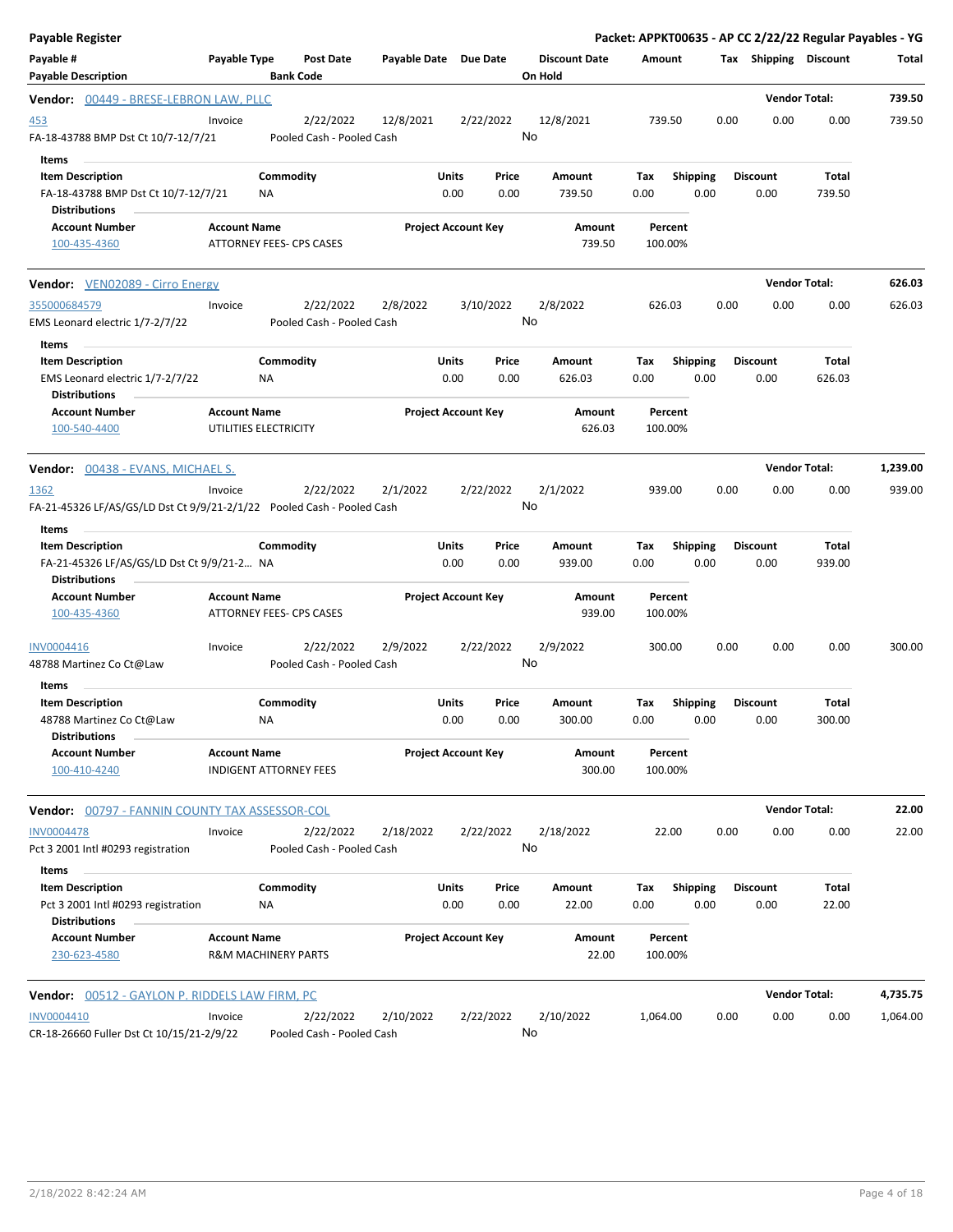| <b>Payable Register</b>                                                                       |                                             |                                        |                       |                            |               |                                 |                    |                         |      |                         |                   | Packet: APPKT00635 - AP CC 2/22/22 Regular Payables - YG |
|-----------------------------------------------------------------------------------------------|---------------------------------------------|----------------------------------------|-----------------------|----------------------------|---------------|---------------------------------|--------------------|-------------------------|------|-------------------------|-------------------|----------------------------------------------------------|
| Payable #<br><b>Payable Description</b>                                                       | Payable Type                                | <b>Post Date</b><br><b>Bank Code</b>   | Payable Date Due Date |                            |               | <b>Discount Date</b><br>On Hold | Amount             |                         |      | Tax Shipping Discount   |                   | Total                                                    |
| Items                                                                                         |                                             |                                        |                       |                            |               |                                 |                    |                         |      |                         |                   |                                                          |
| <b>Item Description</b><br>CR-18-26660 Fuller Dst Ct 10/15/21-2/9/22 NA                       | Commodity                                   |                                        |                       | <b>Units</b><br>0.00       | Price<br>0.00 | Amount<br>1,064.00              | Tax<br>0.00        | <b>Shipping</b><br>0.00 |      | <b>Discount</b><br>0.00 | Total<br>1,064.00 |                                                          |
| <b>Distributions</b>                                                                          |                                             |                                        |                       |                            |               |                                 |                    |                         |      |                         |                   |                                                          |
| <b>Account Number</b><br>100-435-4370                                                         | <b>Account Name</b><br><b>ATTORNEY FEES</b> |                                        |                       | <b>Project Account Key</b> |               | Amount<br>1,064.00              | Percent<br>100.00% |                         |      |                         |                   |                                                          |
| INV0004411                                                                                    | Invoice                                     | 2/22/2022                              | 2/10/2022             | 2/22/2022                  |               | 2/10/2022                       | 935.75             |                         | 0.00 | 0.00                    | 0.00              | 935.75                                                   |
| CR-20-27578 Galban Dst Ct 11/24/21-1/28/22                                                    |                                             | Pooled Cash - Pooled Cash              |                       |                            | No            |                                 |                    |                         |      |                         |                   |                                                          |
| Items                                                                                         |                                             |                                        |                       |                            |               |                                 |                    |                         |      |                         |                   |                                                          |
| <b>Item Description</b><br>CR-20-27578 Galban Dst Ct 11/24/21-1/28 NA                         | Commodity                                   |                                        |                       | Units<br>0.00              | Price<br>0.00 | Amount<br>935.75                | Tax<br>0.00        | <b>Shipping</b><br>0.00 |      | <b>Discount</b><br>0.00 | Total<br>935.75   |                                                          |
| <b>Distributions</b>                                                                          |                                             |                                        |                       |                            |               |                                 |                    |                         |      |                         |                   |                                                          |
| <b>Account Number</b><br>100-435-4370                                                         | <b>Account Name</b><br><b>ATTORNEY FEES</b> |                                        |                       | <b>Project Account Key</b> |               | Amount<br>935.75                | Percent<br>100.00% |                         |      |                         |                   |                                                          |
| INV0004412<br>CR-21-28009 Olson Dst Ct 10/14/21-1/28/22                                       | Invoice                                     | 2/22/2022<br>Pooled Cash - Pooled Cash | 2/10/2022             | 2/22/2022                  |               | 2/10/2022<br>No                 | 1,700.50           |                         | 0.00 | 0.00                    | 0.00              | 1,700.50                                                 |
| Items                                                                                         |                                             |                                        |                       |                            |               |                                 |                    |                         |      |                         |                   |                                                          |
| <b>Item Description</b>                                                                       | Commodity                                   |                                        |                       | Units                      | Price         | Amount                          | Тах                | <b>Shipping</b>         |      | <b>Discount</b>         | Total             |                                                          |
| CR-21-28009 Olson Dst Ct 10/14/21-1/28/ NA<br>Distributions                                   |                                             |                                        |                       | 0.00                       | 0.00          | 1,700.50                        | 0.00               | 0.00                    |      | 0.00                    | 1,700.50          |                                                          |
| <b>Account Number</b>                                                                         | <b>Account Name</b>                         |                                        |                       | <b>Project Account Key</b> |               | Amount                          | Percent            |                         |      |                         |                   |                                                          |
| 100-435-4370                                                                                  | <b>ATTORNEY FEES</b>                        |                                        |                       |                            |               | 1,700.50                        | 100.00%            |                         |      |                         |                   |                                                          |
| INV0004413<br>CR-20-27382 Anderson Dst Ct 11/1-12/7/21                                        | Invoice                                     | 2/22/2022<br>Pooled Cash - Pooled Cash | 2/10/2022             | 2/22/2022                  |               | 2/10/2022<br>No                 | 636.50             |                         | 0.00 | 0.00                    | 0.00              | 636.50                                                   |
| Items                                                                                         |                                             |                                        |                       |                            |               |                                 |                    |                         |      |                         |                   |                                                          |
| <b>Item Description</b><br>CR-20-27382 Anderson Dst Ct 11/1-12/7/ NA<br><b>Distributions</b>  | Commodity                                   |                                        |                       | Units<br>0.00              | Price<br>0.00 | Amount<br>636.50                | Tax<br>0.00        | <b>Shipping</b><br>0.00 |      | <b>Discount</b><br>0.00 | Total<br>636.50   |                                                          |
| <b>Account Number</b><br>100-435-4370                                                         | <b>Account Name</b><br><b>ATTORNEY FEES</b> |                                        |                       | <b>Project Account Key</b> |               | Amount<br>636.50                | Percent<br>100.00% |                         |      |                         |                   |                                                          |
| INV0004414<br>CR-21-28017 Allen Dst Ct 0/22-12/15/21                                          | Invoice                                     | 2/22/2022<br>Pooled Cash - Pooled Cash | 2/10/2022             | 2/22/2022                  |               | 2/10/2022<br>No                 | 399.00             |                         | 0.00 | 0.00                    | 0.00              | 399.00                                                   |
| Items                                                                                         |                                             |                                        |                       |                            |               |                                 |                    |                         |      |                         |                   |                                                          |
| <b>Item Description</b><br>CR-21-28017 Allen Dst Ct 0/22-12/15/21                             | Commodity<br>NA                             |                                        |                       | Units<br>0.00              | Price<br>0.00 | Amount<br>399.00                | Tax<br>0.00        | <b>Shipping</b><br>0.00 |      | Discount<br>0.00        | Total<br>399.00   |                                                          |
| <b>Distributions</b><br><b>Account Number</b><br>100-435-4370                                 | <b>Account Name</b><br><b>ATTORNEY FEES</b> |                                        |                       | Project Account Key        |               | Amount<br>399.00                | Percent<br>100.00% |                         |      |                         |                   |                                                          |
|                                                                                               |                                             |                                        |                       |                            |               |                                 |                    |                         |      |                         |                   |                                                          |
| Vendor: 00183 - GOHEEN & O'TOOLE                                                              |                                             |                                        |                       |                            |               |                                 |                    |                         |      | <b>Vendor Total:</b>    |                   | 4,190.50                                                 |
| 2201<br>CR-21-27959 Castlow Dst Ct 6/29/21-2/2/22                                             | Invoice                                     | 2/22/2022<br>Pooled Cash - Pooled Cash | 2/8/2022              | 2/22/2022                  |               | 2/8/2022<br>No                  | 1,368.50           |                         | 0.00 | 0.00                    | 0.00              | 1,368.50                                                 |
| Items                                                                                         |                                             |                                        |                       |                            |               |                                 |                    |                         |      |                         |                   |                                                          |
| <b>Item Description</b><br>CR-21-27959 Castlow Dst Ct 6/29/21-2/2/ NA<br><b>Distributions</b> | Commodity                                   |                                        |                       | Units<br>0.00              | Price<br>0.00 | Amount<br>1,368.50              | Tax<br>0.00        | <b>Shipping</b><br>0.00 |      | <b>Discount</b><br>0.00 | Total<br>1,368.50 |                                                          |
| <b>Account Number</b><br>100-435-4370                                                         | <b>Account Name</b><br><b>ATTORNEY FEES</b> |                                        |                       | <b>Project Account Key</b> |               | Amount<br>1,368.50              | Percent<br>100.00% |                         |      |                         |                   |                                                          |
| 2202<br>CR-20-27766 Old Dst Ct 8/5/20-2/8/22                                                  | Invoice                                     | 2/22/2022<br>Pooled Cash - Pooled Cash | 2/8/2022              | 2/22/2022                  |               | 2/8/2022<br>No                  | 1,717.00           |                         | 0.00 | 0.00                    | 0.00              | 1,717.00                                                 |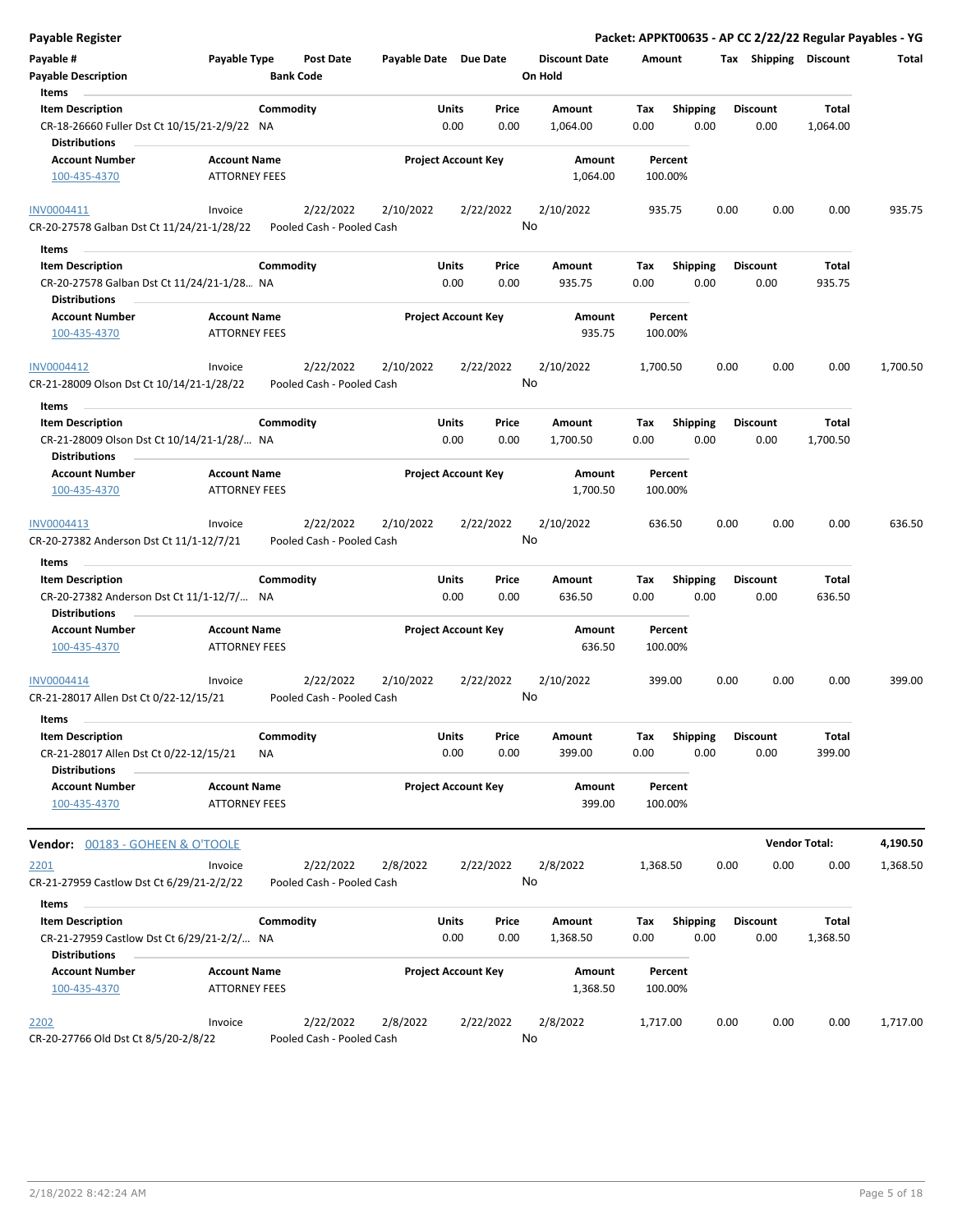| <b>Payable Register</b>                                                                 |                                             |                                        |                       |                                |                                 |                    |                         |      |                         |                              | Packet: APPKT00635 - AP CC 2/22/22 Regular Payables - YG |
|-----------------------------------------------------------------------------------------|---------------------------------------------|----------------------------------------|-----------------------|--------------------------------|---------------------------------|--------------------|-------------------------|------|-------------------------|------------------------------|----------------------------------------------------------|
| Payable #<br><b>Payable Description</b>                                                 | Payable Type                                | Post Date<br><b>Bank Code</b>          | Payable Date Due Date |                                | <b>Discount Date</b><br>On Hold | Amount             |                         |      |                         | <b>Tax Shipping Discount</b> | Total                                                    |
| Items                                                                                   |                                             |                                        |                       |                                |                                 |                    |                         |      |                         |                              |                                                          |
| <b>Item Description</b><br>CR-20-27766 Old Dst Ct 8/5/20-2/8/22<br><b>Distributions</b> | Commodity<br><b>NA</b>                      |                                        |                       | Units<br>Price<br>0.00<br>0.00 | Amount<br>1,717.00              | Tax<br>0.00        | <b>Shipping</b><br>0.00 |      | <b>Discount</b><br>0.00 | Total<br>1,717.00            |                                                          |
| <b>Account Number</b>                                                                   | <b>Account Name</b>                         |                                        |                       | <b>Project Account Key</b>     | Amount                          | Percent            |                         |      |                         |                              |                                                          |
| 100-435-4370                                                                            | <b>ATTORNEY FEES</b>                        |                                        |                       |                                | 1,717.00                        | 100.00%            |                         |      |                         |                              |                                                          |
| 2203<br>CR-20-27396 Gonzalez Dst Ct 8/21/20-2/2/22                                      | Invoice                                     | 2/22/2022<br>Pooled Cash - Pooled Cash | 2/8/2022              | 2/22/2022                      | 2/8/2022<br>No                  | 1,105.00           |                         | 0.00 | 0.00                    | 0.00                         | 1,105.00                                                 |
| Items                                                                                   |                                             |                                        |                       |                                |                                 |                    |                         |      |                         |                              |                                                          |
| <b>Item Description</b>                                                                 | Commodity                                   |                                        |                       | Units<br>Price                 | Amount                          | Tax                | <b>Shipping</b>         |      | <b>Discount</b>         | Total                        |                                                          |
| CR-20-27396 Gonzalez Dst Ct 8/21/20-2/2 NA<br><b>Distributions</b>                      |                                             |                                        |                       | 0.00<br>0.00                   | 1,105.00                        | 0.00               | 0.00                    |      | 0.00                    | 1,105.00                     |                                                          |
| <b>Account Number</b><br>100-435-4370                                                   | <b>Account Name</b><br><b>ATTORNEY FEES</b> |                                        |                       | <b>Project Account Key</b>     | Amount<br>1,105.00              | Percent<br>100.00% |                         |      |                         |                              |                                                          |
| <b>Vendor: 00405 - IHS PHARMACY</b>                                                     |                                             |                                        |                       |                                |                                 |                    |                         |      |                         | <b>Vendor Total:</b>         | 12,579.79                                                |
| 79655<br>Nov & Dec 2021 returned medications                                            | Credit Memo                                 | 2/22/2022<br>Pooled Cash - Pooled Cash | 1/19/2022             | 1/19/2022                      | 1/19/2022<br>No                 | $-180.27$          |                         | 0.00 | 0.00                    | 0.00                         | $-180.27$                                                |
| Items                                                                                   |                                             |                                        |                       |                                |                                 |                    |                         |      |                         |                              |                                                          |
| <b>Item Description</b><br>Nov & Dec 2021 returned medications                          | Commodity<br>ΝA                             |                                        |                       | Units<br>Price<br>0.00<br>0.00 | Amount<br>$-180.27$             | Tax<br>0.00        | <b>Shipping</b><br>0.00 |      | <b>Discount</b><br>0.00 | Total<br>-180.27             |                                                          |
| <b>Distributions</b>                                                                    |                                             |                                        |                       |                                |                                 |                    |                         |      |                         |                              |                                                          |
| <b>Account Number</b><br>100-565-4050                                                   | <b>Account Name</b><br>PRISONER MEDICAL     |                                        |                       | <b>Project Account Key</b>     | Amount<br>$-180.27$             | Percent<br>100.00% |                         |      |                         |                              |                                                          |
| 79675<br>Nov & Dec 2021 returned medications<br>Items                                   | Credit Memo                                 | 2/22/2022<br>Pooled Cash - Pooled Cash | 1/21/2022             | 1/21/2022                      | 1/21/2022<br>No                 | $-108.73$          |                         | 0.00 | 0.00                    | 0.00                         | $-108.73$                                                |
| <b>Item Description</b>                                                                 | Commodity                                   |                                        |                       | Units<br>Price                 | Amount                          | Tax                | <b>Shipping</b>         |      | <b>Discount</b>         | Total                        |                                                          |
| Nov & Dec 2021 returned medications<br><b>Distributions</b>                             | <b>NA</b>                                   |                                        |                       | 0.00<br>0.00                   | $-108.73$                       | 0.00               | 0.00                    |      | 0.00                    | $-108.73$                    |                                                          |
| <b>Account Number</b>                                                                   | <b>Account Name</b>                         |                                        |                       | <b>Project Account Key</b>     | Amount                          | Percent            |                         |      |                         |                              |                                                          |
| 100-565-4050                                                                            | PRISONER MEDICAL                            |                                        |                       |                                | $-108.73$                       | 100.00%            |                         |      |                         |                              |                                                          |
| 79691<br>Dec 2021 returned medications                                                  | Credit Memo                                 | 2/22/2022<br>Pooled Cash - Pooled Cash | 1/27/2022             | 1/27/2022                      | 1/27/2022<br>No                 | $-20.98$           |                         | 0.00 | 0.00                    | 0.00                         | $-20.98$                                                 |
| Items                                                                                   | Commodity                                   |                                        |                       |                                |                                 |                    |                         |      |                         |                              |                                                          |
| <b>Item Description</b><br>Dec 2021 returned medications<br><b>Distributions</b>        | ΝA                                          |                                        |                       | Units<br>Price<br>0.00<br>0.00 | Amount<br>$-20.98$              | Tax<br>0.00        | <b>Shipping</b><br>0.00 |      | <b>Discount</b><br>0.00 | Total<br>$-20.98$            |                                                          |
| <b>Account Number</b><br>100-565-4050                                                   | <b>Account Name</b><br>PRISONER MEDICAL     |                                        |                       | <b>Project Account Key</b>     | Amount<br>$-20.98$              | Percent<br>100.00% |                         |      |                         |                              |                                                          |
| 79994                                                                                   | Invoice                                     | 2/22/2022                              | 1/31/2022             | 2/22/2022                      | 1/31/2022                       | 12,889.77          |                         | 0.00 | 0.00                    | 0.00                         | 12,889.77                                                |
| Jan 2022 prisoner medications<br>Items                                                  |                                             | Pooled Cash - Pooled Cash              |                       |                                | No                              |                    |                         |      |                         |                              |                                                          |
| <b>Item Description</b>                                                                 | Commodity                                   |                                        |                       | Units<br>Price                 | Amount                          | Tax                | <b>Shipping</b>         |      | <b>Discount</b>         | Total                        |                                                          |
| Jan 2022 prisoner medications<br><b>Distributions</b>                                   | <b>NA</b>                                   |                                        |                       | 0.00<br>0.00                   | 12,889.77                       | 0.00               | 0.00                    |      | 0.00                    | 12,889.77                    |                                                          |
| <b>Account Number</b><br>100-565-4050                                                   | <b>Account Name</b><br>PRISONER MEDICAL     |                                        |                       | <b>Project Account Key</b>     | Amount<br>12,889.77             | Percent<br>100.00% |                         |      |                         |                              |                                                          |
| <b>Vendor: 00397 - JESSICA MCDONALD &amp; ASSOC.</b>                                    |                                             |                                        |                       |                                |                                 |                    |                         |      |                         | <b>Vendor Total:</b>         | 3,618.70                                                 |
| <u>726</u><br>CR-21-28131-1 Morris Dst Ct 7/15/21-2/2/22                                | Invoice                                     | 2/22/2022<br>Pooled Cash - Pooled Cash | 2/2/2022              | 2/22/2022                      | 2/2/2022<br>No                  | 170.00             |                         | 0.00 | 0.00                    | 0.00                         | 170.00                                                   |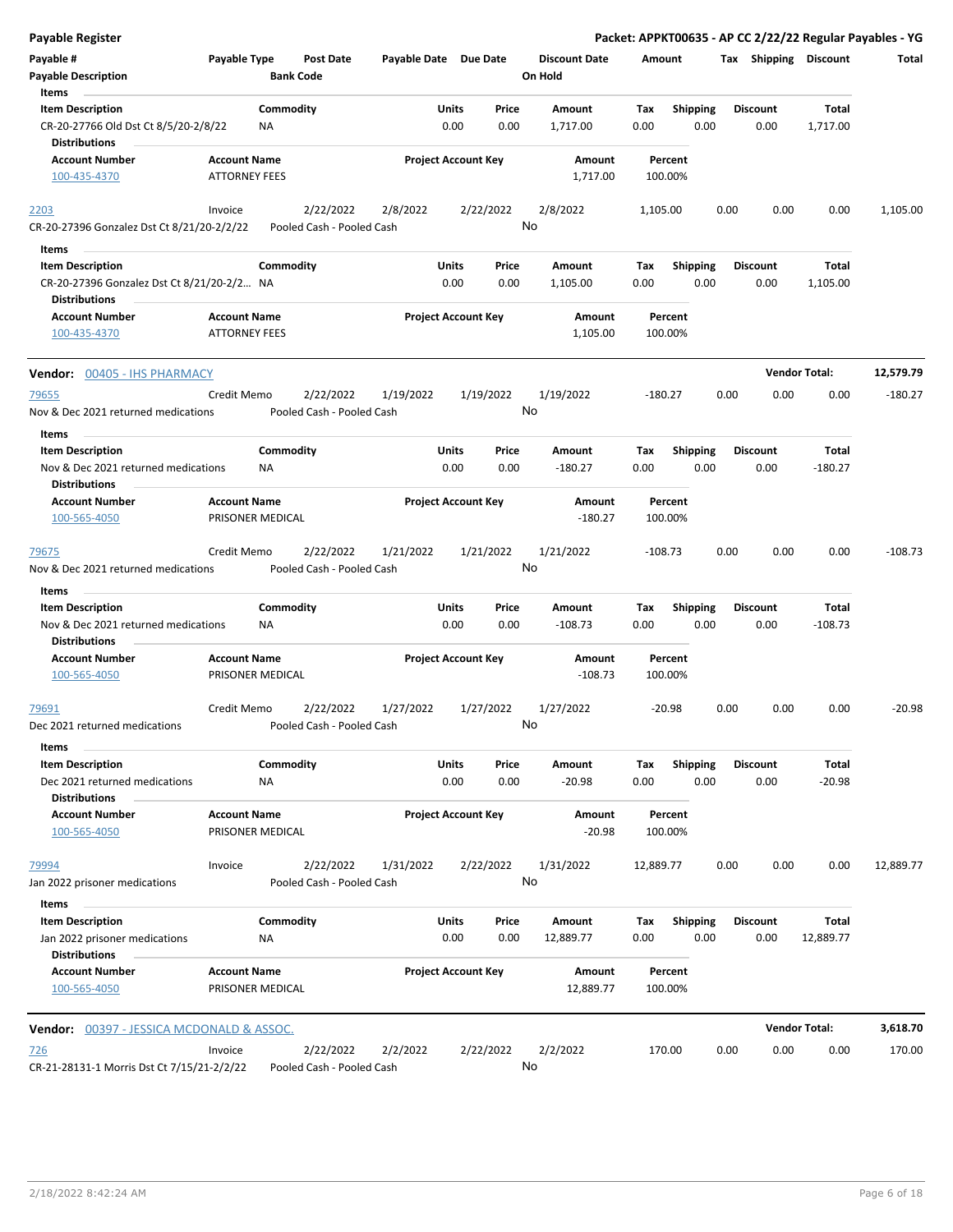| <b>Payable Register</b>                                      |                      |                          |                                        |                       |                            |               |                      |             |                 |      |                 |                       | Packet: APPKT00635 - AP CC 2/22/22 Regular Payables - YG |
|--------------------------------------------------------------|----------------------|--------------------------|----------------------------------------|-----------------------|----------------------------|---------------|----------------------|-------------|-----------------|------|-----------------|-----------------------|----------------------------------------------------------|
| Payable #                                                    | Payable Type         |                          | <b>Post Date</b>                       | Payable Date Due Date |                            |               | <b>Discount Date</b> | Amount      |                 |      |                 | Tax Shipping Discount | Total                                                    |
| <b>Payable Description</b>                                   |                      | <b>Bank Code</b>         |                                        |                       |                            |               | On Hold              |             |                 |      |                 |                       |                                                          |
| Items                                                        |                      |                          |                                        |                       |                            |               |                      |             |                 |      |                 |                       |                                                          |
| <b>Item Description</b>                                      |                      | Commodity                |                                        |                       | Units                      | Price         | Amount               | Tax         | <b>Shipping</b> |      | <b>Discount</b> | Total                 |                                                          |
| CR-21-28131-1 Morris Dst Ct 7/15/21-2/2 NA                   |                      |                          |                                        |                       | 0.00                       | 0.00          | 170.00               | 0.00        | 0.00            |      | 0.00            | 170.00                |                                                          |
| <b>Distributions</b>                                         |                      |                          |                                        |                       |                            |               |                      |             |                 |      |                 |                       |                                                          |
| <b>Account Number</b>                                        | <b>Account Name</b>  |                          |                                        |                       | <b>Project Account Key</b> |               | Amount               |             | Percent         |      |                 |                       |                                                          |
| 100-435-4370                                                 | <b>ATTORNEY FEES</b> |                          |                                        |                       |                            |               | 170.00               |             | 100.00%         |      |                 |                       |                                                          |
| <u>735</u>                                                   | Invoice              |                          | 2/22/2022                              | 2/4/2022              |                            | 2/22/2022     | 2/4/2022             |             | 510.00          | 0.00 | 0.00            | 0.00                  | 510.00                                                   |
| CR-21-28086 Shipman Dst Ct 10/5/21-2/4/22                    |                      |                          | Pooled Cash - Pooled Cash              |                       |                            |               | No                   |             |                 |      |                 |                       |                                                          |
| Items                                                        |                      |                          |                                        |                       |                            |               |                      |             |                 |      |                 |                       |                                                          |
| <b>Item Description</b>                                      |                      | Commodity                |                                        |                       | Units                      | Price         | Amount               | Tax         | <b>Shipping</b> |      | <b>Discount</b> | Total                 |                                                          |
| CR-21-28086 Shipman Dst Ct 10/5/21-2/4 NA                    |                      |                          |                                        |                       | 0.00                       | 0.00          | 510.00               | 0.00        | 0.00            |      | 0.00            | 510.00                |                                                          |
| <b>Distributions</b>                                         |                      |                          |                                        |                       |                            |               |                      |             |                 |      |                 |                       |                                                          |
| <b>Account Number</b>                                        | <b>Account Name</b>  |                          |                                        |                       | <b>Project Account Key</b> |               | Amount               |             | Percent         |      |                 |                       |                                                          |
| 100-435-4370                                                 | <b>ATTORNEY FEES</b> |                          |                                        |                       |                            |               | 510.00               |             | 100.00%         |      |                 |                       |                                                          |
| <u>737</u>                                                   | Invoice              |                          | 2/22/2022                              | 2/7/2022              |                            | 2/22/2022     | 2/7/2022             |             | 710.00          | 0.00 | 0.00            | 0.00                  | 710.00                                                   |
| FA-21-45178 SV/JS Dst Ct 1/12-2/7/22                         |                      |                          | Pooled Cash - Pooled Cash              |                       |                            |               | No                   |             |                 |      |                 |                       |                                                          |
|                                                              |                      |                          |                                        |                       |                            |               |                      |             |                 |      |                 |                       |                                                          |
| Items                                                        |                      |                          |                                        |                       |                            |               |                      |             |                 |      |                 |                       |                                                          |
| <b>Item Description</b>                                      |                      | Commodity                |                                        |                       | Units                      | Price         | Amount               | Tax         | <b>Shipping</b> |      | <b>Discount</b> | Total                 |                                                          |
| FA-21-45178 SV/JS Dst Ct 1/12-2/7/22<br><b>Distributions</b> |                      | ΝA                       |                                        |                       | 0.00                       | 0.00          | 710.00               | 0.00        | 0.00            |      | 0.00            | 710.00                |                                                          |
| <b>Account Number</b>                                        | <b>Account Name</b>  |                          |                                        |                       | <b>Project Account Key</b> |               | Amount               |             | Percent         |      |                 |                       |                                                          |
| 100-435-4360                                                 |                      | ATTORNEY FEES- CPS CASES |                                        |                       |                            |               | 710.00               |             | 100.00%         |      |                 |                       |                                                          |
| <u>738</u>                                                   | Invoice              |                          | 2/22/2022                              | 2/7/2022              |                            | 2/22/2022     | 2/7/2022             | 1,010.00    |                 | 0.00 | 0.00            | 0.00                  | 1,010.00                                                 |
| FA-19-44179 WC/JC Dst Ct 1/7-2/7/22                          |                      |                          | Pooled Cash - Pooled Cash              |                       |                            |               | No                   |             |                 |      |                 |                       |                                                          |
| Items                                                        |                      |                          |                                        |                       |                            |               |                      |             |                 |      |                 |                       |                                                          |
| <b>Item Description</b>                                      |                      | Commodity                |                                        |                       | Units                      | Price         | Amount               | Tax         | Shipping        |      | <b>Discount</b> | Total                 |                                                          |
| FA-19-44179 WC/JC Dst Ct 1/7-2/7/22<br><b>Distributions</b>  |                      | <b>NA</b>                |                                        |                       | 0.00                       | 0.00          | 1,010.00             | 0.00        | 0.00            |      | 0.00            | 1,010.00              |                                                          |
| <b>Account Number</b>                                        | <b>Account Name</b>  |                          |                                        |                       | <b>Project Account Key</b> |               | Amount               |             | Percent         |      |                 |                       |                                                          |
| 100-435-4360                                                 |                      | ATTORNEY FEES- CPS CASES |                                        |                       |                            |               | 1,010.00             |             | 100.00%         |      |                 |                       |                                                          |
| 753                                                          | Invoice              |                          | 2/22/2022                              | 2/9/2022              |                            | 2/22/2022     | 2/9/2022             | 1,218.70    |                 | 0.00 | 0.00            | 0.00                  | 1,218.70                                                 |
| CR-20-27823 Essary Dst Ct 1/11-2/9/22                        |                      |                          | Pooled Cash - Pooled Cash              |                       |                            |               | No                   |             |                 |      |                 |                       |                                                          |
|                                                              |                      |                          |                                        |                       |                            |               |                      |             |                 |      |                 |                       |                                                          |
| Items<br><b>Item Description</b>                             |                      | Commodity                |                                        |                       | Units                      |               |                      |             | <b>Shipping</b> |      | <b>Discount</b> |                       |                                                          |
| CR-20-27823 Essary Dst Ct 1/11-2/9/22                        |                      | NA                       |                                        |                       | 0.00                       | Price<br>0.00 | Amount<br>1,218.70   | Tax<br>0.00 | 0.00            |      | 0.00            | Total<br>1,218.70     |                                                          |
| <b>Distributions</b>                                         |                      |                          |                                        |                       |                            |               |                      |             |                 |      |                 |                       |                                                          |
| <b>Account Number</b>                                        | <b>Account Name</b>  |                          |                                        |                       | <b>Project Account Key</b> |               | Amount               |             | Percent         |      |                 |                       |                                                          |
| 100-435-4350                                                 |                      |                          | ATTORNEYS FEES APPEALS CT              |                       |                            |               | 1,218.70             |             | 100.00%         |      |                 |                       |                                                          |
|                                                              |                      |                          |                                        |                       |                            |               |                      |             |                 |      |                 |                       |                                                          |
| <b>Vendor:</b> VEN02091 - Joe R. Jones Construction Inc      |                      |                          |                                        |                       |                            |               |                      |             |                 |      |                 | <b>Vendor Total:</b>  | 83,102.93                                                |
| 20-083-18<br>Courthouse construction                         | Invoice              |                          | 2/22/2022<br>Pooled Cash - Pooled Cash | 2/10/2022             |                            | 2/22/2022     | 2/10/2022<br>No      | 83,102.93   |                 | 0.00 | 0.00            | 0.00                  | 83,102.93                                                |
| Items                                                        |                      |                          |                                        |                       |                            |               |                      |             |                 |      |                 |                       |                                                          |
| <b>Item Description</b>                                      |                      | Commodity                |                                        |                       | Units                      | Price         | Amount               | Tax         | Shipping        |      | <b>Discount</b> | <b>Total</b>          |                                                          |
| Courthouse construction                                      |                      | <b>NA</b>                |                                        |                       | 0.00                       | 0.00          | 83,102.93            | 0.00        | 0.00            |      | 0.00            | 83,102.93             |                                                          |
| <b>Distributions</b>                                         |                      |                          |                                        |                       |                            |               |                      |             |                 |      |                 |                       |                                                          |
| <b>Account Number</b>                                        | <b>Account Name</b>  |                          |                                        |                       | <b>Project Account Key</b> |               | Amount               |             | Percent         |      |                 |                       |                                                          |
| 670-670-1650                                                 | CONSTRUCTION         |                          |                                        |                       |                            |               | 83,102.93            |             | 100.00%         |      |                 |                       |                                                          |
| Vendor: VEN03046 - Law Office of Lindsey J. Wilson, PLLC     |                      |                          |                                        |                       |                            |               |                      |             |                 |      |                 | <b>Vendor Total:</b>  | 660.00                                                   |
|                                                              |                      |                          |                                        |                       |                            |               |                      |             |                 |      |                 |                       |                                                          |
| 00138                                                        | Invoice              |                          | 2/22/2022                              | 2/9/2022              |                            | 2/22/2022     | 2/9/2022             |             | 435.00          | 0.00 | 0.00            | 0.00                  | 435.00                                                   |
| FA-22-45667 DM Dst Ct 1/31-2/4/22                            |                      |                          | Pooled Cash - Pooled Cash              |                       |                            |               | No                   |             |                 |      |                 |                       |                                                          |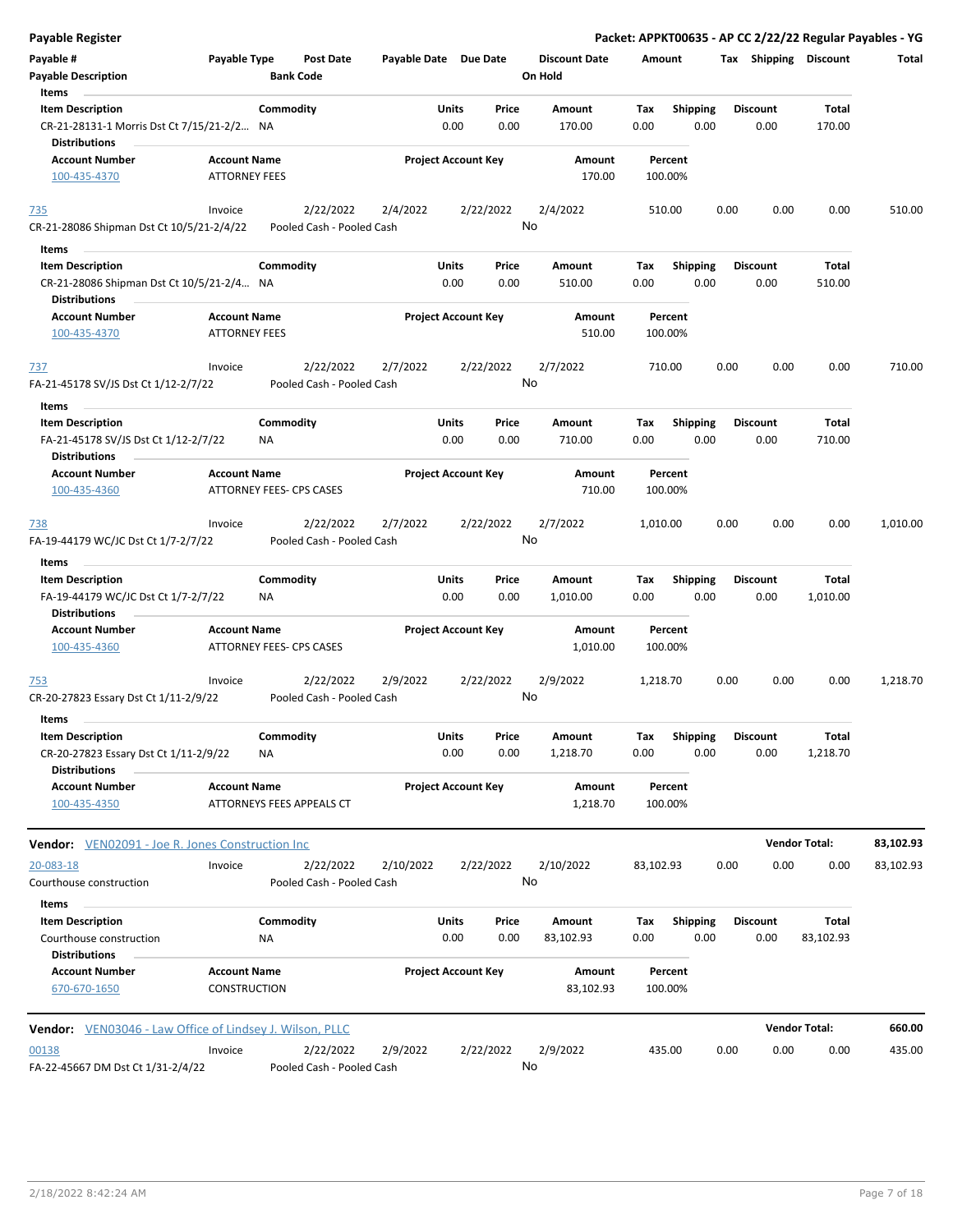| <b>Payable Register</b>                                   |                     |                                        |                       |                            |               |                                 |             |                    |      |                       | Packet: APPKT00635 - AP CC 2/22/22 Regular Payables - YG |          |
|-----------------------------------------------------------|---------------------|----------------------------------------|-----------------------|----------------------------|---------------|---------------------------------|-------------|--------------------|------|-----------------------|----------------------------------------------------------|----------|
| Payable #<br><b>Payable Description</b>                   | Payable Type        | <b>Post Date</b><br><b>Bank Code</b>   | Payable Date Due Date |                            |               | <b>Discount Date</b><br>On Hold | Amount      |                    |      | Tax Shipping Discount |                                                          | Total    |
| Items                                                     |                     |                                        |                       |                            |               |                                 |             |                    |      |                       |                                                          |          |
| <b>Item Description</b>                                   |                     | Commodity                              |                       | Units                      | Price         | Amount                          | Tax         | <b>Shipping</b>    |      | Discount              | <b>Total</b>                                             |          |
| FA-22-45667 DM Dst Ct 1/31-2/4/22<br><b>Distributions</b> |                     | NA                                     |                       | 0.00                       | 0.00          | 435.00                          | 0.00        | 0.00               |      | 0.00                  | 435.00                                                   |          |
| <b>Account Number</b>                                     | <b>Account Name</b> |                                        |                       | <b>Project Account Key</b> |               | Amount                          |             | Percent            |      |                       |                                                          |          |
| 100-435-4360                                              |                     | ATTORNEY FEES- CPS CASES               |                       |                            |               | 435.00                          |             | 100.00%            |      |                       |                                                          |          |
| 00139                                                     | Invoice             | 2/22/2022<br>Pooled Cash - Pooled Cash | 2/9/2022              | 2/22/2022                  |               | 2/9/2022<br>No                  | 225.00      |                    | 0.00 | 0.00                  | 0.00                                                     | 225.00   |
| FA-21-45494 JWD Dst Ct 1/21-2/8/22                        |                     |                                        |                       |                            |               |                                 |             |                    |      |                       |                                                          |          |
| Items                                                     |                     |                                        |                       |                            |               |                                 |             |                    |      |                       |                                                          |          |
| <b>Item Description</b>                                   |                     | Commodity                              |                       | Units                      | Price         | Amount                          | Tax         | <b>Shipping</b>    |      | <b>Discount</b>       | <b>Total</b>                                             |          |
| FA-21-45494 JWD Dst Ct 1/21-2/8/22                        |                     | <b>NA</b>                              |                       | 0.00                       | 0.00          | 225.00                          | 0.00        | 0.00               |      | 0.00                  | 225.00                                                   |          |
| <b>Distributions</b>                                      |                     |                                        |                       |                            |               |                                 |             |                    |      |                       |                                                          |          |
| <b>Account Number</b><br>100-435-4360                     | <b>Account Name</b> | ATTORNEY FEES- CPS CASES               |                       | <b>Project Account Key</b> |               | Amount<br>225.00                |             | Percent<br>100.00% |      |                       |                                                          |          |
| <b>Vendor:</b> VEN03075 - Loiselle, Lisa                  |                     |                                        |                       |                            |               |                                 |             |                    |      |                       | <b>Vendor Total:</b>                                     | 363.63   |
| <b>INV0004467</b><br>2/22-25/22 travel-miles/meals        | Invoice             | 2/22/2022<br>Pooled Cash - Pooled Cash | 2/16/2022             | 2/22/2022                  |               | 2/16/2022<br>No                 | 363.63      |                    | 0.00 | 0.00                  | 0.00                                                     | 363.63   |
| Items                                                     |                     |                                        |                       |                            |               |                                 |             |                    |      |                       |                                                          |          |
| <b>Item Description</b>                                   |                     | Commodity                              |                       | Units                      | Price         | Amount                          | Tax         | Shipping           |      | <b>Discount</b>       | <b>Total</b>                                             |          |
| 2/22-25/22 travel-miles-478<br><b>Distributions</b>       |                     | Mileage                                | 478.00                |                            | 0.59          | 279.63                          | 0.00        | 0.00               |      | 0.00                  | 279.63                                                   |          |
| <b>Account Number</b>                                     | <b>Account Name</b> |                                        |                       | <b>Project Account Key</b> |               | Amount                          |             | Percent            |      |                       |                                                          |          |
| 100-400-4270<br>Items                                     |                     | OUT OF COUNTY TRAVEL/TRAINING          |                       |                            |               | 279.63                          |             | 100.00%            |      |                       |                                                          |          |
| <b>Item Description</b>                                   |                     | Commodity                              |                       | Units                      | Price         | Amount                          | Tax         | <b>Shipping</b>    |      | <b>Discount</b>       | Total                                                    |          |
| 2/22-25/22 travel-meals<br><b>Distributions</b>           |                     | <b>NA</b>                              |                       | 0.00                       | 0.00          | 84.00                           | 0.00        | 0.00               |      | 0.00                  | 84.00                                                    |          |
| <b>Account Number</b><br>100-400-4270                     | <b>Account Name</b> | OUT OF COUNTY TRAVEL/TRAINING          |                       | <b>Project Account Key</b> |               | Amount<br>84.00                 |             | Percent<br>100.00% |      |                       |                                                          |          |
| <b>Vendor:</b> 00437 - Marlin Leasing Corporation         |                     |                                        |                       |                            |               |                                 |             |                    |      |                       | <b>Vendor Total:</b>                                     | 3,516.75 |
| 19618905                                                  | Invoice             | 2/22/2022                              | 2/7/2022              | 2/22/2022                  |               | 2/7/2022                        | 3,516.75    |                    | 0.00 | 0.00                  | 0.00                                                     | 3,516.75 |
| telephone system                                          |                     | Pooled Cash - Pooled Cash              |                       |                            |               | No                              |             |                    |      |                       |                                                          |          |
| Items<br><b>Item Description</b>                          |                     |                                        |                       |                            |               |                                 |             |                    |      | <b>Discount</b>       |                                                          |          |
| telephone system<br><b>Distributions</b>                  |                     | Commodity<br>NA                        |                       | Units<br>0.00              | Price<br>0.00 | Amount<br>3,516.75              | Tax<br>0.00 | Shipping<br>0.00   |      | 0.00                  | <b>Total</b><br>3,516.75                                 |          |
| <b>Account Number</b>                                     | <b>Account Name</b> |                                        |                       | <b>Project Account Key</b> |               | Amount                          |             | Percent            |      |                       |                                                          |          |
| 100-510-4200                                              | <b>TELEPHONE</b>    |                                        |                       |                            |               | 3,516.75                        |             | 100.00%            |      |                       |                                                          |          |
| <b>Vendor:</b> VEN02793 - Merryman, Thomas Wayne          |                     |                                        |                       |                            |               |                                 |             |                    |      |                       | <b>Vendor Total:</b>                                     | 192.00   |
| INV0004367                                                | Invoice             | 2/22/2022                              | 2/11/2022             | 2/22/2022                  |               | 2/11/2022                       |             | 64.00              | 0.00 | 0.00                  | 0.00                                                     | 64.00    |
| 2/8-9/22 transport meals                                  |                     | Pooled Cash - Pooled Cash              |                       |                            |               | No                              |             |                    |      |                       |                                                          |          |
| Items                                                     |                     |                                        |                       |                            |               |                                 |             |                    |      |                       |                                                          |          |
| <b>Item Description</b>                                   |                     | Commodity                              |                       | Units                      | Price         | Amount                          | Tax         | <b>Shipping</b>    |      | <b>Discount</b>       | Total                                                    |          |
| 2/8-9/22 transport meals                                  |                     | ΝA                                     |                       | 0.00                       | 0.00          | 64.00                           | 0.00        | 0.00               |      | 0.00                  | 64.00                                                    |          |
| <b>Distributions</b>                                      |                     |                                        |                       |                            |               |                                 |             |                    |      |                       |                                                          |          |
| <b>Account Number</b><br>100-560-4280                     | <b>Account Name</b> | PRISONER TRANSPORT                     |                       | <b>Project Account Key</b> |               | Amount<br>64.00                 |             | Percent<br>100.00% |      |                       |                                                          |          |
| <b>INV0004468</b><br>2/17-18/22 transport meals           | Invoice             | 2/22/2022<br>Pooled Cash - Pooled Cash | 2/17/2022             | 2/22/2022                  |               | 2/17/2022<br>No                 |             | 80.00              | 0.00 | 0.00                  | 0.00                                                     | 80.00    |
|                                                           |                     |                                        |                       |                            |               |                                 |             |                    |      |                       |                                                          |          |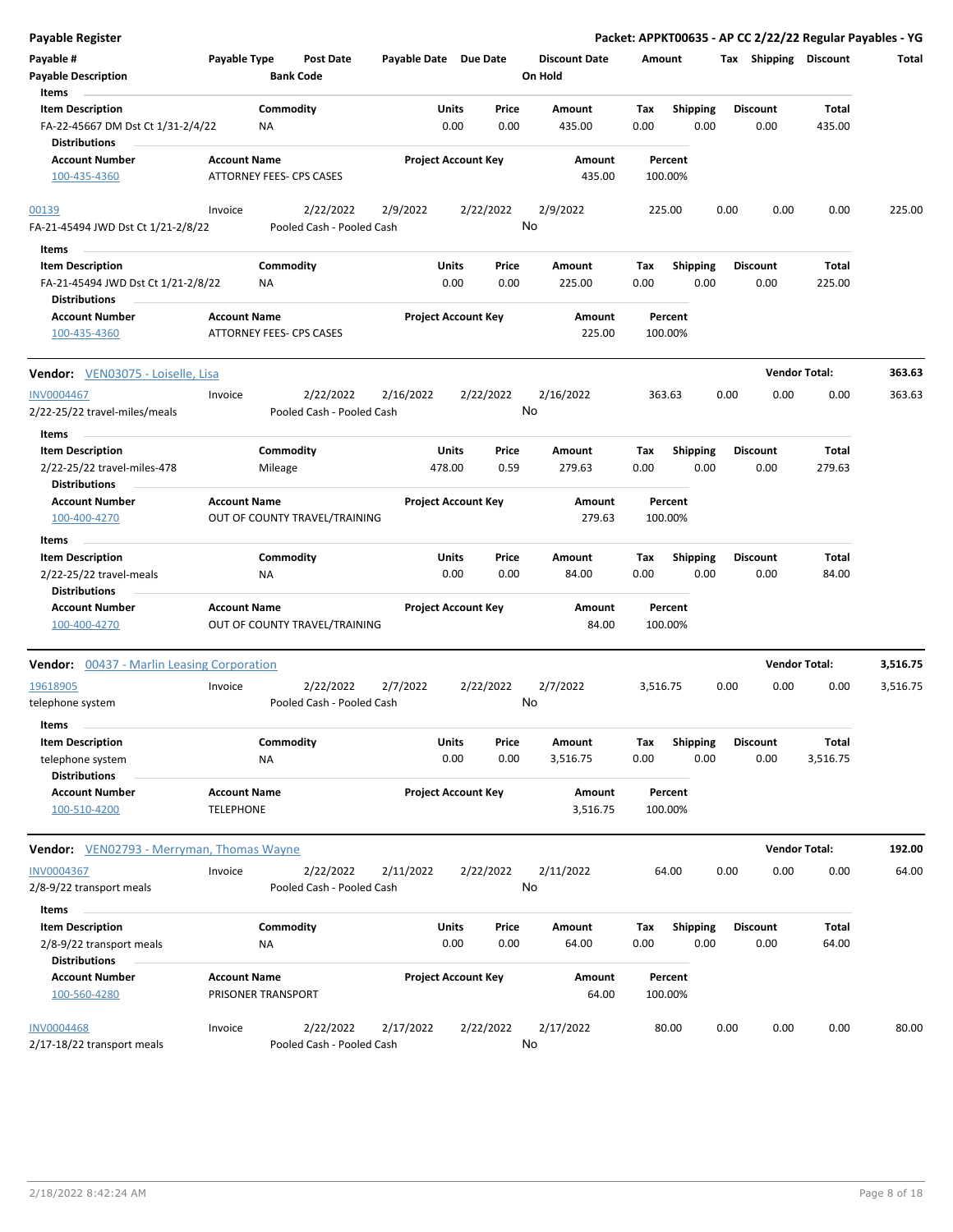**Payable Register Packet: APPKT00635 - AP CC 2/22/22 Regular Payables - YG Payable # Payable Type Post Date Payable Date Due Date Payable Description Bank Code Discount Date Amount Tax Shipping Discount Total On Hold** 0.00 0.00 **Units** 2/17-18/22 transport meals **ALCO NO MELAN MELAN MELAN MELAN MELAN MELAN MELAN MELAN MELAN MELAN MELAN MELAN MEL Item Description** 80.00 **Price Amount Tax** 0.00 80.00 Commodity **Shipping Shipping Commodity Shipping Discount** Total NA **Items** 0.00 **Discount Account Number Account Name Project Account Key Amount Distributions Percent** 100-560-4280 PRISONER TRANSPORT 80.00 100.00% 2/22/2022 2/16/2022 2/22/2022 2/16/22 transport meals Pooled Cash - Pooled Cash INV0004469 Invoice 2/16/2022 24.00 0.00 0.00 0.00 24.00 No 0.00 0.00 **Units** 2/16/22 transport meals **12/16/22** transport meals **12/16** and **12/16** and **12/16** and **12/16** and **12/16** and **12/16** and **12/16** and **12/16** and **12/16** and **12/16** and **12/16** and **12/16** and **12/16** and **12/16** and **12 Item Description** 24.00 **Price Amount Tax** 0.00 24.00 Commodity **Shipping Shipping Commodity Shipping Discount** Total NA **Items** 0.00 **Discount Account Number Account Name Project Account Key Amount Distributions Percent** 100-560-4280 PRISONER TRANSPORT 24.00 100.00% 2/22/2022 2/17/2022 2/22/2022 2/14/22 transport meals Pooled Cash - Pooled Cash INV0004470 Invoice 2/17/2022 24.00 0.00 0.00 0.00 24.00 No 0.00 0.00 **Units** 2/14/22 transport meals 0.00 **Item Description** 24.00 **Price Amount Tax** 0.00 24.00 Commodity **Shipping Example 1 Commodity Shipping Discount** Total NA **Items** 0.00 **Discount Account Number Account Name Project Account Key Amount Distributions Percent** 100-560-4280 PRISONER TRANSPORT 24.00 100.00% **Vendor:** 00337 - MIEARS, STEVEN R. **Vendor Total: 1,475.00** 2/22/2022 1/20/2022 2/22/2022 FA-20-44792 W&RZ Dst Ct 10/22/21-1/20/22 Pooled Cash - Pooled Cash INV0004473 Invoice 1/20/2022 550.00 0.00 0.00 0.00 550.00 No 0.00 0.00 **Units** FA-20-44792 W&RZ Dst Ct 10/22/21-1/20… 0.00 NA **Item Description** 550.00 **Price Amount Tax** 0.00 550.00 Commodity **Shipping Example 1 Commodity Shipping Discount** Total **Items** 0.00 **Discount Account Number Account Name Project Account Key Amount Distributions Percent** 100-435-4360 ATTORNEY FEES- CPS CASES 550.00 100.00% 2/22/2022 1/24/2022 2/22/2022 FA-15-42218 GH Dst Ct 10/6/21-1/24/22 Pooled Cash - Pooled Cash INV0004474 Invoice 1/24/2022 425.00 0.00 0.00 0.00 425.00 No 0.00 0.00 **Units** FA-15-42218 GH Dst Ct 10/6/21-1/24/22 NA 0.00 0.00 425.00 0.00 **Item Description** 425.00 **Price Amount Tax** 0.00 425.00 Commodity **Shipping Example 1 Commodity Shipping Discount** Total NA **Items** 0.00 **Discount Account Number Account Name Project Account Key Amount Distributions Percent** 100-435-4360 ATTORNEY FEES- CPS CASES 425.00 100.00% 2/22/2022 1/24/2022 2/22/2022 FA-20-44588 HC Dst Ct 10/21/21-01/24/22 Pooled Cash - Pooled Cash INV0004475 Invoice 1/24/2022 500.00 0.00 0.00 0.00 500.00 No 0.00 0.00 **Units** FA-20-44588 HC Dst Ct 10/21/21-01/24/22 0.00 NA **Item Description** 500.00 **Price Amount Tax** 0.00 500.00 Commodity **Shipping Shipping Commodity Shipping Discount** Total **Items** 0.00 **Discount Account Number Account Name Project Account Key Amount Distributions Percent** 100-435-4360 ATTORNEY FEES- CPS CASES 500.00 100.00% **Vendor:** VEN02740 - North Texas Pest Management **Vendor Total: 175.00** 2/22/2022 2/13/2022 2/28/2022 Lake Fannin quarterly pest control Pooled Cash - Pooled Cash 9883 Invoice 2/13/2022 175.00 0.00 0.00 0.00 175.00 No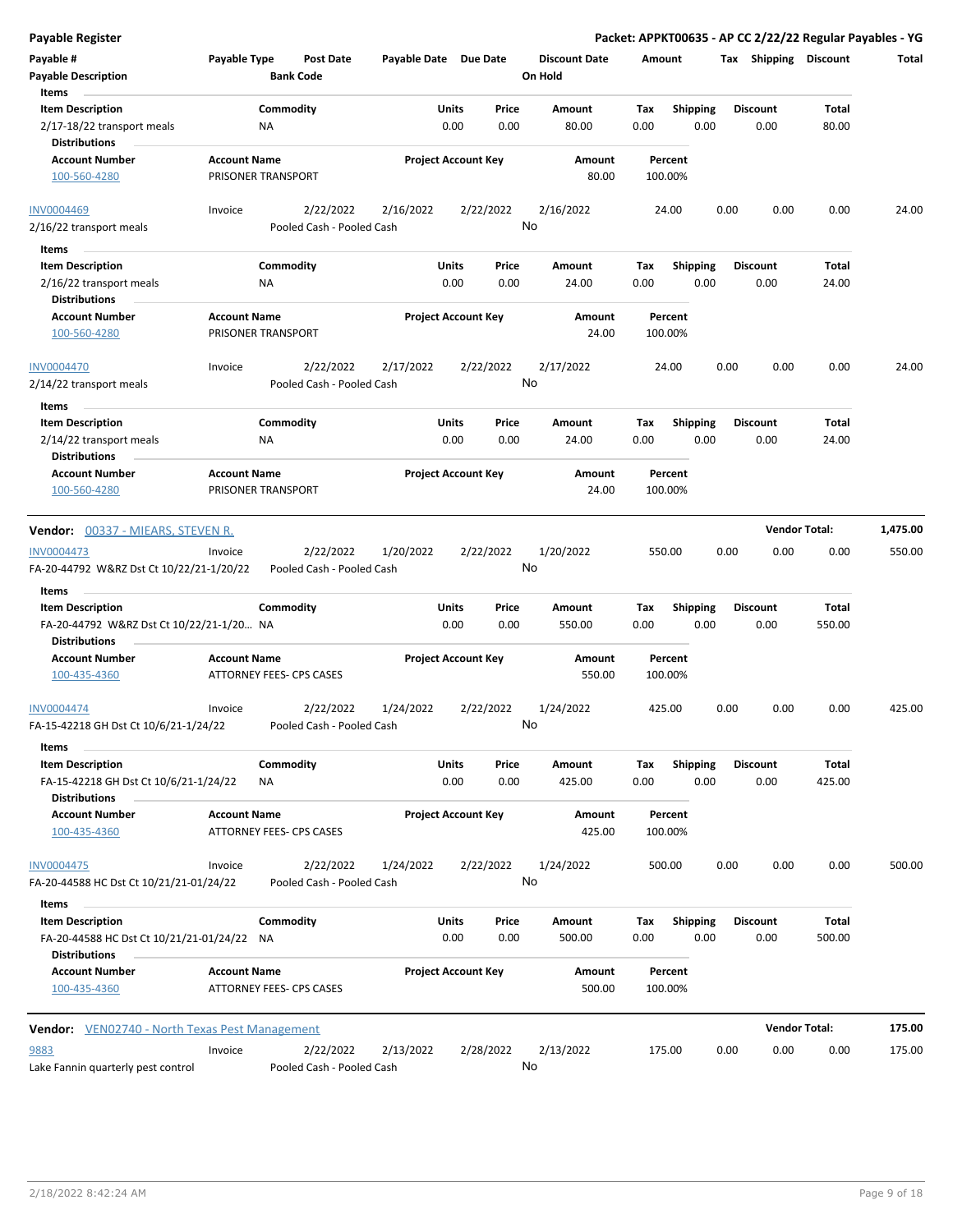| <b>Payable Register</b>                                                               |                                            |                        |                                        |                       |               |                            |               |                                 |             |                         |      |                         | Packet: APPKT00635 - AP CC 2/22/22 Regular Payables - YG |          |
|---------------------------------------------------------------------------------------|--------------------------------------------|------------------------|----------------------------------------|-----------------------|---------------|----------------------------|---------------|---------------------------------|-------------|-------------------------|------|-------------------------|----------------------------------------------------------|----------|
| Payable #<br><b>Payable Description</b>                                               | Payable Type                               | <b>Bank Code</b>       | Post Date                              | Payable Date Due Date |               |                            |               | <b>Discount Date</b><br>On Hold | Amount      |                         |      | Tax Shipping Discount   |                                                          | Total    |
| Items                                                                                 |                                            |                        |                                        |                       |               |                            |               |                                 |             |                         |      |                         |                                                          |          |
| <b>Item Description</b>                                                               |                                            | Commodity              |                                        |                       | Units         |                            | Price         | Amount                          | Tax         | <b>Shipping</b>         |      | <b>Discount</b>         | Total                                                    |          |
| Lake Fannin quarterly pest control                                                    |                                            | Service                |                                        |                       | 0.00          |                            | 0.00          | 175.00                          | 0.00        | 0.00                    |      | 0.00                    | 175.00                                                   |          |
| <b>Distributions</b>                                                                  |                                            |                        |                                        |                       |               |                            |               |                                 |             |                         |      |                         |                                                          |          |
| <b>Account Number</b><br>850-520-4501                                                 | <b>Account Name</b><br>PEST CONTROL        |                        |                                        |                       |               | <b>Project Account Key</b> |               | Amount<br>175.00                |             | Percent<br>100.00%      |      |                         |                                                          |          |
| Vendor: 00006 - PARKER TIRE                                                           |                                            |                        |                                        |                       |               |                            |               |                                 |             |                         |      |                         | <b>Vendor Total:</b>                                     | 40.00    |
| 14015                                                                                 | Invoice                                    |                        | 2/22/2022                              | 2/9/2022              |               | 2/22/2022                  |               | 2/9/2022                        |             | 40.00                   | 0.00 | 0.00                    | 0.00                                                     | 40.00    |
| Pct 1 flat repair                                                                     |                                            |                        | Pooled Cash - Pooled Cash              |                       |               |                            |               | No                              |             |                         |      |                         |                                                          |          |
| Items                                                                                 |                                            |                        |                                        |                       |               |                            |               |                                 |             |                         |      |                         |                                                          |          |
| <b>Item Description</b>                                                               |                                            | Commodity              |                                        |                       | Units         |                            | Price         | Amount                          | Tax         | <b>Shipping</b>         |      | <b>Discount</b>         | Total                                                    |          |
| Pct 1 flat repair                                                                     |                                            | ΝA                     |                                        |                       | 0.00          |                            | 0.00          | 40.00                           | 0.00        | 0.00                    |      | 0.00                    | 40.00                                                    |          |
| <b>Distributions</b>                                                                  |                                            |                        |                                        |                       |               |                            |               |                                 |             |                         |      |                         |                                                          |          |
| <b>Account Number</b>                                                                 | <b>Account Name</b>                        |                        |                                        |                       |               | <b>Project Account Key</b> |               | Amount                          |             | Percent                 |      |                         |                                                          |          |
| 210-621-4590                                                                          | R&M MACH. TIRES & TUBES                    |                        |                                        |                       |               |                            |               | 40.00                           |             | 100.00%                 |      |                         |                                                          |          |
| <b>Vendor: 00469 - PAT'S PUMP SERVICE</b>                                             |                                            |                        |                                        |                       |               |                            |               |                                 |             |                         |      |                         | <b>Vendor Total:</b>                                     | 1,110.00 |
| 3649                                                                                  | Invoice                                    |                        | 2/22/2022                              | 2/15/2022             |               | 2/22/2022                  |               | 2/15/2022                       | 1,110.00    |                         | 0.00 | 0.00                    | 0.00                                                     | 1,110.00 |
| Courthouse port-potty                                                                 |                                            |                        | Pooled Cash - Pooled Cash              |                       |               |                            |               | No                              |             |                         |      |                         |                                                          |          |
| Items                                                                                 |                                            |                        |                                        |                       |               |                            |               |                                 |             |                         |      |                         |                                                          |          |
| <b>Item Description</b>                                                               |                                            | Commodity              |                                        |                       | Units         |                            | Price         | Amount                          | Tax         | <b>Shipping</b>         |      | <b>Discount</b>         | Total                                                    |          |
| Courthouse port-potty                                                                 |                                            | ΝA                     |                                        |                       | 0.00          |                            | 0.00          | 1,110.00                        | 0.00        | 0.00                    |      | 0.00                    | 1,110.00                                                 |          |
| <b>Distributions</b>                                                                  |                                            |                        |                                        |                       |               |                            |               |                                 |             |                         |      |                         |                                                          |          |
| <b>Account Number</b>                                                                 | <b>Account Name</b><br><b>CONSTRUCTION</b> |                        |                                        |                       |               | <b>Project Account Key</b> |               | Amount<br>1,110.00              |             | Percent<br>100.00%      |      |                         |                                                          |          |
| 670-670-1650                                                                          |                                            |                        |                                        |                       |               |                            |               |                                 |             |                         |      |                         |                                                          |          |
| Vendor: 00589 - PERKINS, J. DANIEL                                                    |                                            |                        |                                        |                       |               |                            |               |                                 |             |                         |      |                         | <b>Vendor Total:</b>                                     | 2,943.00 |
| INV0004366                                                                            | Invoice                                    |                        | 2/22/2022                              | 2/4/2022              |               | 2/22/2022                  |               | 2/4/2022                        |             | 207.00                  | 0.00 | 0.00                    | 0.00                                                     | 207.00   |
| FA-20-44560 MD/KD/LB/DD Dst Ct 1/6-2/4/22                                             |                                            |                        | Pooled Cash - Pooled Cash              |                       |               |                            |               | No                              |             |                         |      |                         |                                                          |          |
|                                                                                       |                                            |                        |                                        |                       |               |                            |               |                                 |             |                         |      |                         |                                                          |          |
| Items<br><b>Item Description</b>                                                      |                                            | Commodity              |                                        |                       | Units         |                            | Price         | Amount                          | Tax         | <b>Shipping</b>         |      | <b>Discount</b>         | Total                                                    |          |
| FA-20-44560 MD/KD/LB/DD Dst Ct 1/6-2/ NA                                              |                                            |                        |                                        |                       | 0.00          |                            | 0.00          | 207.00                          | 0.00        | 0.00                    |      | 0.00                    | 207.00                                                   |          |
| <b>Distributions</b>                                                                  |                                            |                        |                                        |                       |               |                            |               |                                 |             |                         |      |                         |                                                          |          |
| <b>Account Number</b>                                                                 | <b>Account Name</b>                        |                        |                                        |                       |               | <b>Project Account Key</b> |               | Amount                          |             | Percent                 |      |                         |                                                          |          |
| 100-435-4360                                                                          | ATTORNEY FEES- CPS CASES                   |                        |                                        |                       |               |                            |               | 207.00                          |             | 100.00%                 |      |                         |                                                          |          |
| <b>INV0004476</b>                                                                     | Invoice                                    |                        | 2/22/2022                              | 2/13/2022             |               | 2/22/2022                  |               | 2/13/2022                       |             | 306.00                  | 0.00 | 0.00                    | 0.00                                                     | 306.00   |
| FA-15-42456 AG Dst Ct 11/10/21-2/10/22                                                |                                            |                        | Pooled Cash - Pooled Cash              |                       |               |                            |               | No                              |             |                         |      |                         |                                                          |          |
| Items                                                                                 |                                            |                        |                                        |                       |               |                            |               |                                 |             |                         |      |                         |                                                          |          |
| <b>Item Description</b>                                                               |                                            | Commodity              |                                        |                       | Units         |                            | Price         | Amount                          | Tax         | <b>Shipping</b>         |      | <b>Discount</b>         | Total                                                    |          |
| FA-15-42456 AG Dst Ct 11/10/21-2/10/22<br><b>Distributions</b>                        |                                            | ΝA                     |                                        |                       | 0.00          |                            | 0.00          | 306.00                          | 0.00        | 0.00                    |      | 0.00                    | 306.00                                                   |          |
| <b>Account Number</b>                                                                 | <b>Account Name</b>                        |                        |                                        |                       |               | <b>Project Account Key</b> |               | Amount                          |             | Percent                 |      |                         |                                                          |          |
| 100-435-4360                                                                          | ATTORNEY FEES- CPS CASES                   |                        |                                        |                       |               |                            |               | 306.00                          |             | 100.00%                 |      |                         |                                                          |          |
| <b>INV0004477</b>                                                                     | Invoice                                    |                        | 2/22/2022                              | 2/13/2022             |               | 2/22/2022                  |               | 2/13/2022                       | 2,430.00    |                         | 0.00 | 0.00                    | 0.00                                                     | 2,430.00 |
| FA-19-44179 WMC Dst Ct 1/10-2/7/22                                                    |                                            |                        | Pooled Cash - Pooled Cash              |                       |               |                            |               | No                              |             |                         |      |                         |                                                          |          |
| Items                                                                                 |                                            |                        |                                        |                       |               |                            |               |                                 |             |                         |      |                         |                                                          |          |
| <b>Item Description</b><br>FA-19-44179 WMC Dst Ct 1/10-2/7/22<br><b>Distributions</b> |                                            | Commodity<br><b>NA</b> |                                        |                       | Units<br>0.00 |                            | Price<br>0.00 | Amount<br>2,430.00              | Tax<br>0.00 | <b>Shipping</b><br>0.00 |      | <b>Discount</b><br>0.00 | Total<br>2,430.00                                        |          |
| <b>Account Number</b>                                                                 | <b>Account Name</b>                        |                        |                                        |                       |               | <b>Project Account Key</b> |               | Amount                          |             | Percent                 |      |                         |                                                          |          |
| 100-435-4360                                                                          | ATTORNEY FEES- CPS CASES                   |                        |                                        |                       |               |                            |               | 2,430.00                        |             | 100.00%                 |      |                         |                                                          |          |
|                                                                                       |                                            |                        |                                        |                       |               |                            |               |                                 |             |                         |      |                         | <b>Vendor Total:</b>                                     | 110.00   |
| <b>Vendor: 00383 - RECOVERY MONITORING</b>                                            |                                            |                        |                                        |                       |               |                            |               |                                 |             |                         |      |                         |                                                          |          |
| 9627161<br>#642645372 GPS monitoring J. Trimm                                         | Invoice                                    |                        | 2/22/2022<br>Pooled Cash - Pooled Cash | 12/31/2021            |               | 2/22/2022                  |               | 12/31/2021<br>No                |             | 110.00                  | 0.00 | 0.00                    | 0.00                                                     | 110.00   |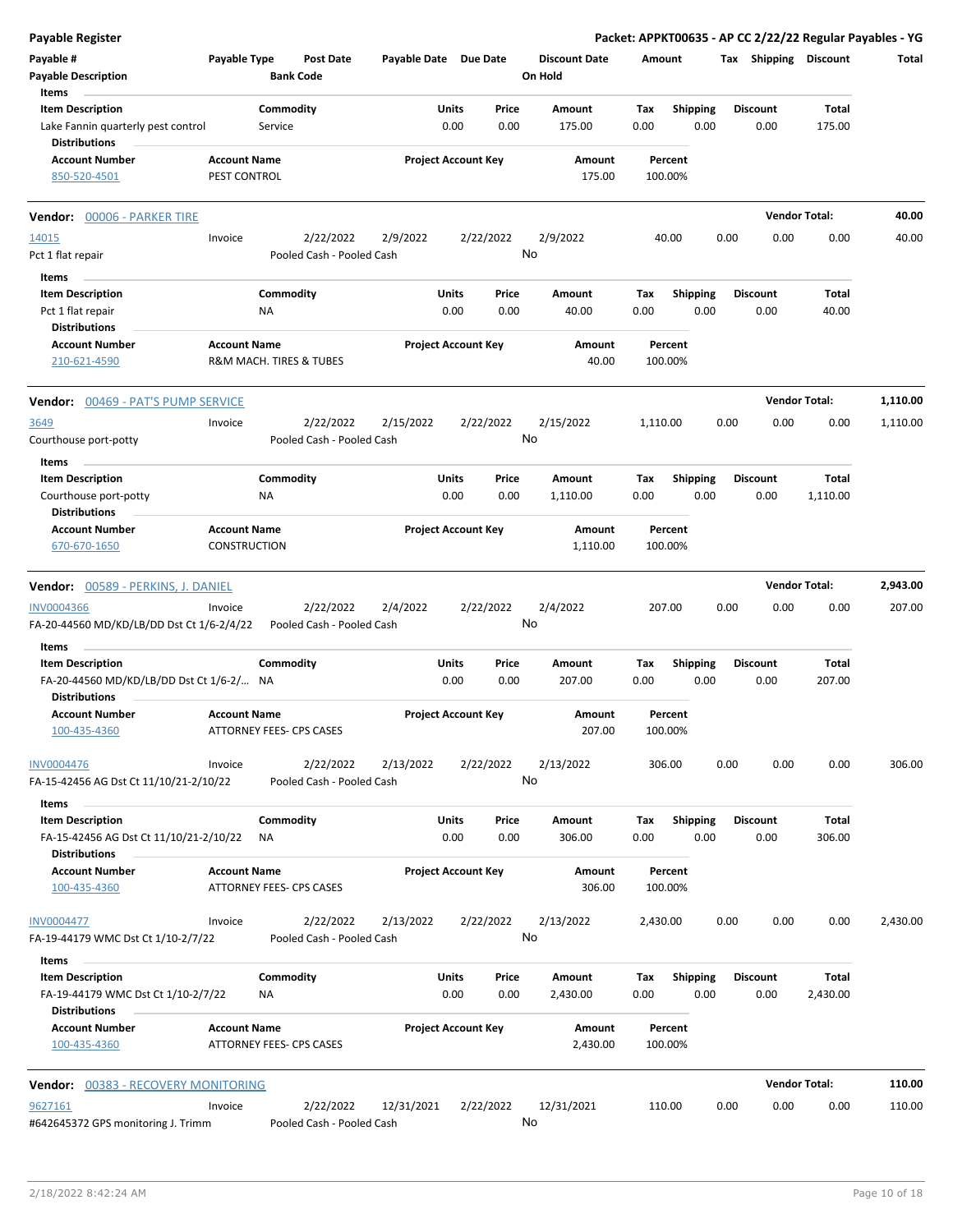| Payable Register                                                                         |                     |                                        |           |                                |                                 | Packet: APPKT00635 - AP CC 2/22/22 Regular Payables - YG |      |                         |                        |          |
|------------------------------------------------------------------------------------------|---------------------|----------------------------------------|-----------|--------------------------------|---------------------------------|----------------------------------------------------------|------|-------------------------|------------------------|----------|
| Payable #<br><b>Payable Description</b>                                                  | Payable Type        | Post Date<br><b>Bank Code</b>          |           | Payable Date Due Date          | <b>Discount Date</b><br>On Hold | Amount                                                   |      | Tax Shipping Discount   |                        | Total    |
| Items                                                                                    |                     |                                        |           |                                |                                 |                                                          |      |                         |                        |          |
| <b>Item Description</b><br>#642645372 GPS monitoring J. Trimm                            |                     | Commodity<br>ΝA                        |           | Units<br>Price<br>0.00<br>0.00 | Amount<br>110.00                | <b>Shipping</b><br>Tax<br>0.00                           | 0.00 | <b>Discount</b><br>0.00 | Total<br>110.00        |          |
| <b>Distributions</b><br><b>Account Number</b>                                            | <b>Account Name</b> |                                        |           | <b>Project Account Key</b>     | Amount                          | Percent                                                  |      |                         |                        |          |
| 590-436-4330                                                                             |                     | DRUG COURT PROGRAMS                    |           |                                | 110.00                          | 100.00%                                                  |      |                         |                        |          |
| <b>Vendor: 00319 - RED RIVER TRUCK REPAIR</b>                                            |                     |                                        |           |                                |                                 |                                                          |      |                         | <b>Vendor Total:</b>   | 31.32    |
| 872489<br>Pct 1 #103 parts-hose/clamps                                                   | Invoice             | 2/22/2022<br>Pooled Cash - Pooled Cash | 2/10/2022 | 2/22/2022                      | 2/10/2022<br>No                 | 31.32                                                    | 0.00 | 0.00                    | 0.00                   | 31.32    |
| Items                                                                                    |                     |                                        |           |                                |                                 |                                                          |      |                         |                        |          |
| <b>Item Description</b><br>Pct 1 #103 parts-hose/clamps<br><b>Distributions</b>          |                     | Commodity<br>NA                        |           | Units<br>Price<br>0.00<br>0.00 | Amount<br>31.32                 | Tax<br><b>Shipping</b><br>0.00                           | 0.00 | <b>Discount</b><br>0.00 | Total<br>31.32         |          |
| <b>Account Number</b>                                                                    | <b>Account Name</b> |                                        |           | <b>Project Account Key</b>     | Amount                          | Percent                                                  |      |                         |                        |          |
| 210-621-4580                                                                             |                     | <b>R&amp;M MACHINERY PARTS</b>         |           |                                | 31.32                           | 100.00%                                                  |      |                         |                        |          |
| Vendor: 00289 - RELIANT                                                                  |                     |                                        |           |                                |                                 |                                                          |      |                         | <b>Vendor Total:</b>   | 164.78   |
| 117 009 194 423 1<br>#2 533 972-2 Pct 2 1/6-2/6/22                                       | Invoice             | 2/22/2022<br>Pooled Cash - Pooled Cash | 2/11/2022 | 3/3/2022                       | 2/11/2022<br>No                 | 126.86                                                   | 0.00 | 0.00                    | 0.00                   | 126.86   |
| Items                                                                                    |                     |                                        |           |                                |                                 |                                                          |      |                         |                        |          |
| <b>Item Description</b><br>#2 533 972-2 Pct 2 1/6-2/6/22                                 |                     | Commodity<br>ΝA                        |           | Units<br>Price<br>0.00<br>0.00 | Amount<br>126.86                | Tax<br><b>Shipping</b><br>0.00                           | 0.00 | <b>Discount</b><br>0.00 | <b>Total</b><br>126.86 |          |
| <b>Distributions</b><br><b>Account Number</b>                                            | <b>Account Name</b> |                                        |           | <b>Project Account Key</b>     | Amount                          | Percent                                                  |      |                         |                        |          |
| 220-622-4400                                                                             |                     | UTILITY ELECTRICITY                    |           |                                | 126.86                          | 100.00%                                                  |      |                         |                        |          |
| 117 009 194 424 9<br>#2 591 591-9 Pct 2 Gdlight 1/6-2/6/22                               | Invoice             | 2/22/2022<br>Pooled Cash - Pooled Cash | 2/11/2022 | 3/3/2022                       | 2/11/2022<br>No                 | 26.56                                                    | 0.00 | 0.00                    | 0.00                   | 26.56    |
| Items                                                                                    |                     |                                        |           |                                |                                 |                                                          |      |                         |                        |          |
| <b>Item Description</b><br>#2 591 591-9 Pct 2 Gdlight 1/6-2/6/22<br><b>Distributions</b> |                     | Commodity<br><b>NA</b>                 |           | Units<br>Price<br>0.00<br>0.00 | Amount<br>26.56                 | <b>Shipping</b><br>Tax<br>0.00                           | 0.00 | <b>Discount</b><br>0.00 | Total<br>26.56         |          |
| <b>Account Number</b><br>220-622-4400                                                    | <b>Account Name</b> | <b>UTILITY ELECTRICITY</b>             |           | <b>Project Account Key</b>     | <b>Amount</b><br>26.56          | Percent<br>100.00%                                       |      |                         |                        |          |
| 117 009 194 425 6<br>#2 591 592-7 Pct 2 gdlight 1/6-2/6/22                               | Invoice             | 2/22/2022<br>Pooled Cash - Pooled Cash | 2/11/2022 | 3/3/2022                       | 2/11/2022<br>No                 | 11.36                                                    | 0.00 | 0.00                    | 0.00                   | 11.36    |
| Items                                                                                    |                     |                                        |           |                                |                                 |                                                          |      |                         |                        |          |
| <b>Item Description</b><br>#2 591 592-7 Pct 2 gdlight 1/6-2/6/22<br><b>Distributions</b> |                     | Commodity<br>NA                        |           | Units<br>Price<br>0.00<br>0.00 | Amount<br>11.36                 | <b>Shipping</b><br>Tax<br>0.00                           | 0.00 | <b>Discount</b><br>0.00 | Total<br>11.36         |          |
| <b>Account Number</b><br>220-622-4400                                                    | <b>Account Name</b> | UTILITY ELECTRICITY                    |           | <b>Project Account Key</b>     | Amount<br>11.36                 | Percent<br>100.00%                                       |      |                         |                        |          |
| <b>Vendor: 00365 - RLI</b>                                                               |                     |                                        |           |                                |                                 |                                                          |      |                         | <b>Vendor Total:</b>   | 150.00   |
| 0093951-2022                                                                             | Invoice             | 2/22/2022                              | 2/9/2022  | 2/22/2022                      | 2/9/2022                        | 150.00                                                   | 0.00 | 0.00                    | 0.00                   | 150.00   |
| Pct 3 over weight bond 4/15/22-4/15/23<br>Items                                          |                     | Pooled Cash - Pooled Cash              |           |                                | No                              |                                                          |      |                         |                        |          |
| <b>Item Description</b><br>Pct 3 over weight bond 4/15/22-4/15/23                        |                     | Commodity<br>ΝA                        |           | Units<br>Price<br>0.00<br>0.00 | Amount<br>150.00                | <b>Shipping</b><br>Tax<br>0.00                           | 0.00 | Discount<br>0.00        | Total<br>150.00        |          |
| <b>Distributions</b><br><b>Account Number</b>                                            | <b>Account Name</b> |                                        |           | <b>Project Account Key</b>     | Amount                          | Percent                                                  |      |                         |                        |          |
| 230-623-4800                                                                             | <b>BOND</b>         |                                        |           |                                | 150.00                          | 100.00%                                                  |      |                         |                        |          |
| <b>Vendor: 00817 - SMITH, THOMAS SCOTT</b>                                               |                     |                                        |           |                                |                                 |                                                          |      |                         | <b>Vendor Total:</b>   | 1,183.55 |
| INV0004415<br>CR-21-28268 Meeks Dst Ct 10/2/21-2/7/22                                    | Invoice             | 2/22/2022<br>Pooled Cash - Pooled Cash | 2/7/2022  | 2/22/2022                      | 2/7/2022<br>No                  | 1,183.55                                                 | 0.00 | 0.00                    | 0.00                   | 1,183.55 |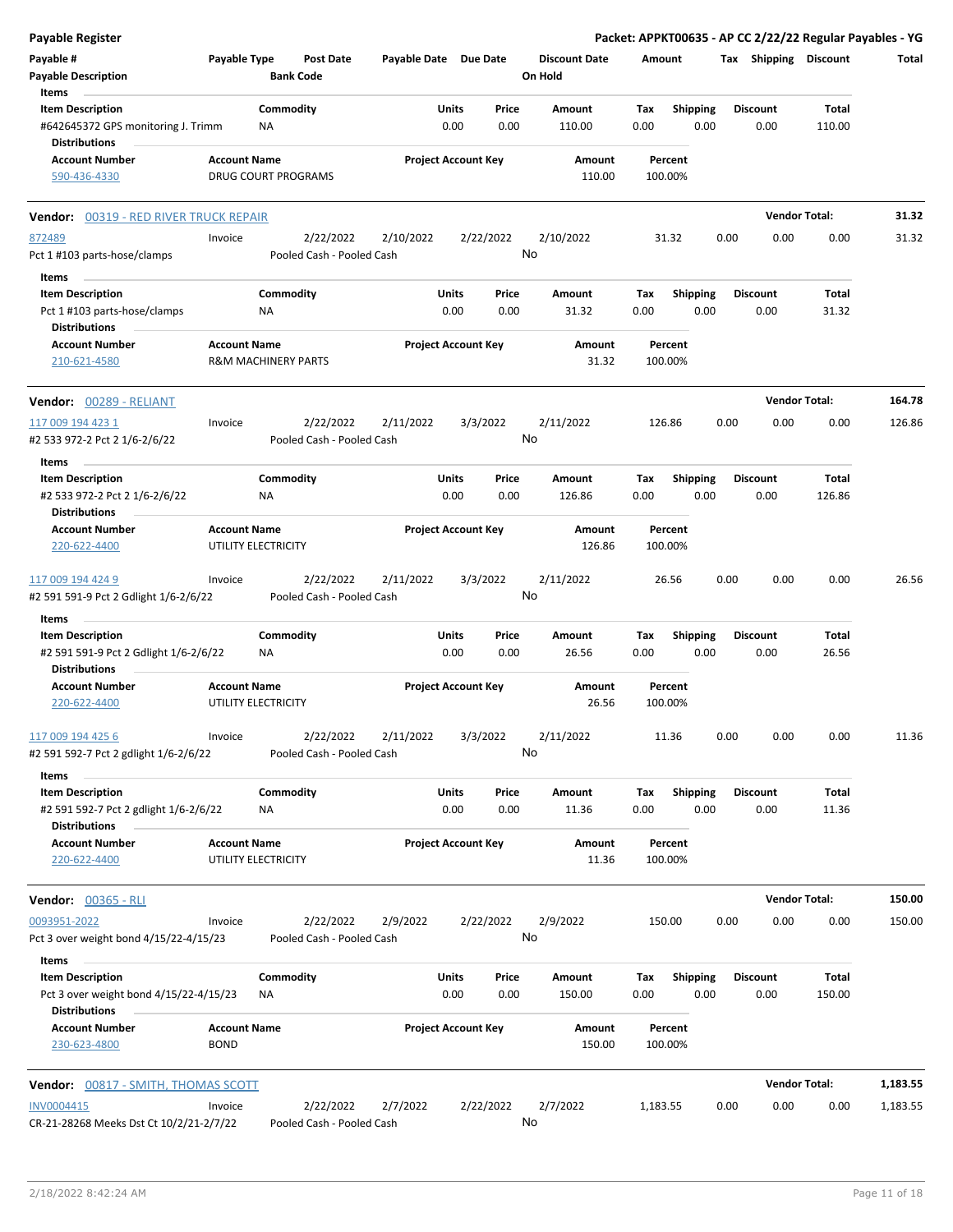| <b>Payable Register</b>                                                                              |                                             |                                        |                       |                            |                 |                                 |             |                         |      |                         |                      | Packet: APPKT00635 - AP CC 2/22/22 Regular Payables - YG |
|------------------------------------------------------------------------------------------------------|---------------------------------------------|----------------------------------------|-----------------------|----------------------------|-----------------|---------------------------------|-------------|-------------------------|------|-------------------------|----------------------|----------------------------------------------------------|
| Payable #<br><b>Payable Description</b><br>Items                                                     | Payable Type                                | <b>Post Date</b><br><b>Bank Code</b>   | Payable Date Due Date |                            |                 | <b>Discount Date</b><br>On Hold | Amount      |                         |      | Tax Shipping Discount   |                      | Total                                                    |
| <b>Item Description</b><br>CR-21-28268 Meeks Dst Ct 10/2/21-2/7/22 NA<br><b>Distributions</b>        |                                             | Commodity                              |                       | Units<br>0.00              | Price<br>0.00   | Amount<br>1,183.55              | Tax<br>0.00 | <b>Shipping</b><br>0.00 |      | <b>Discount</b><br>0.00 | Total<br>1,183.55    |                                                          |
| <b>Account Number</b><br>100-435-4370                                                                | <b>Account Name</b><br><b>ATTORNEY FEES</b> |                                        |                       | <b>Project Account Key</b> |                 | Amount<br>1,183.55              | 100.00%     | Percent                 |      |                         |                      |                                                          |
| Vendor: 00801 - SOLOMON, AMANDA                                                                      |                                             |                                        |                       |                            |                 |                                 |             |                         |      |                         | <b>Vendor Total:</b> | 5,358.00                                                 |
| <b>INV0004362</b><br>FA-21-45534 MJ Dst Ct 12/7/21-2/3/22                                            | Invoice                                     | 2/22/2022<br>Pooled Cash - Pooled Cash | 2/3/2022              |                            | 2/22/2022<br>No | 2/3/2022                        | 1,035.50    |                         | 0.00 | 0.00                    | 0.00                 | 1,035.50                                                 |
| Items<br><b>Item Description</b><br>FA-21-45534 MJ Dst Ct 12/7/21-2/3/22<br><b>Distributions</b>     |                                             | Commodity<br>ΝA                        |                       | Units<br>0.00              | Price<br>0.00   | Amount<br>1,035.50              | Tax<br>0.00 | <b>Shipping</b><br>0.00 |      | Discount<br>0.00        | Total<br>1,035.50    |                                                          |
| <b>Account Number</b><br>100-435-4360                                                                | <b>Account Name</b>                         | ATTORNEY FEES- CPS CASES               |                       | <b>Project Account Key</b> |                 | Amount<br>1,035.50              | 100.00%     | Percent                 |      |                         |                      |                                                          |
| INV0004363<br>FA-21-45178 VS Dst Ct 11/5/21-2/7/22                                                   | Invoice                                     | 2/22/2022<br>Pooled Cash - Pooled Cash | 2/7/2022              |                            | 2/22/2022<br>No | 2/7/2022                        | 2,346.50    |                         | 0.00 | 0.00                    | 0.00                 | 2,346.50                                                 |
| Items<br><b>Item Description</b><br>FA-21-45178 VS Dst Ct 11/5/21-2/7/22<br><b>Distributions</b>     |                                             | Commodity<br>ΝA                        |                       | Units<br>0.00              | Price<br>0.00   | Amount<br>2,346.50              | Tax<br>0.00 | <b>Shipping</b><br>0.00 |      | Discount<br>0.00        | Total<br>2,346.50    |                                                          |
| <b>Account Number</b><br>100-435-4360                                                                | <b>Account Name</b>                         | ATTORNEY FEES- CPS CASES               |                       | <b>Project Account Key</b> |                 | Amount<br>2,346.50              | 100.00%     | Percent                 |      |                         |                      |                                                          |
| INV0004364<br>FA-20-44560 MD/KD/LB/DD Dst Ct 12/18/21-2 Pooled Cash - Pooled Cash                    | Invoice                                     | 2/22/2022                              | 2/4/2022              |                            | 2/22/2022<br>No | 2/4/2022                        | 1,301.50    |                         | 0.00 | 0.00                    | 0.00                 | 1,301.50                                                 |
| Items<br><b>Item Description</b><br>FA-20-44560 MD/KD/LB/DD Dst Ct 12/18/ NA<br><b>Distributions</b> |                                             | Commodity                              |                       | Units<br>0.00              | Price<br>0.00   | Amount<br>1,301.50              | Tax<br>0.00 | Shipping<br>0.00        |      | Discount<br>0.00        | Total<br>1,301.50    |                                                          |
| <b>Account Number</b><br>100-435-4360                                                                | <b>Account Name</b>                         | ATTORNEY FEES- CPS CASES               |                       | <b>Project Account Key</b> |                 | Amount<br>1,301.50              | 100.00%     | Percent                 |      |                         |                      |                                                          |
| INV0004365<br>FA-22-45667 Morris Dst Ct 1/26-2/4/22                                                  | Invoice                                     | 2/22/2022<br>Pooled Cash - Pooled Cash | 2/4/2022              |                            | 2/22/2022<br>No | 2/4/2022                        | 674.50      |                         | 0.00 | 0.00                    | 0.00                 | 674.50                                                   |
| Items<br><b>Item Description</b><br>FA-22-45667 Morris Dst Ct 1/26-2/4/22                            |                                             | Commodity<br>ΝA                        |                       | Units<br>0.00              | Price<br>0.00   | Amount<br>674.50                | Tax<br>0.00 | <b>Shipping</b><br>0.00 |      | Discount<br>0.00        | Total<br>674.50      |                                                          |
| <b>Distributions</b><br><b>Account Number</b><br>100-435-4360                                        | <b>Account Name</b>                         | ATTORNEY FEES- CPS CASES               |                       | <b>Project Account Key</b> |                 | Amount<br>674.50                | 100.00%     | Percent                 |      |                         |                      |                                                          |
| <b>Vendor: 00707 - SPARKLIGHT</b>                                                                    |                                             |                                        |                       |                            |                 |                                 |             |                         |      |                         | <b>Vendor Total:</b> | 2,670.16                                                 |
| <b>INV0004409</b><br>Internet service 2/11-3/10/22                                                   | Invoice                                     | 2/22/2022<br>Pooled Cash - Pooled Cash | 2/14/2022             |                            | 2/22/2022<br>No | 2/14/2022                       | 2,670.16    |                         | 0.00 | 0.00                    | 0.00                 | 2,670.16                                                 |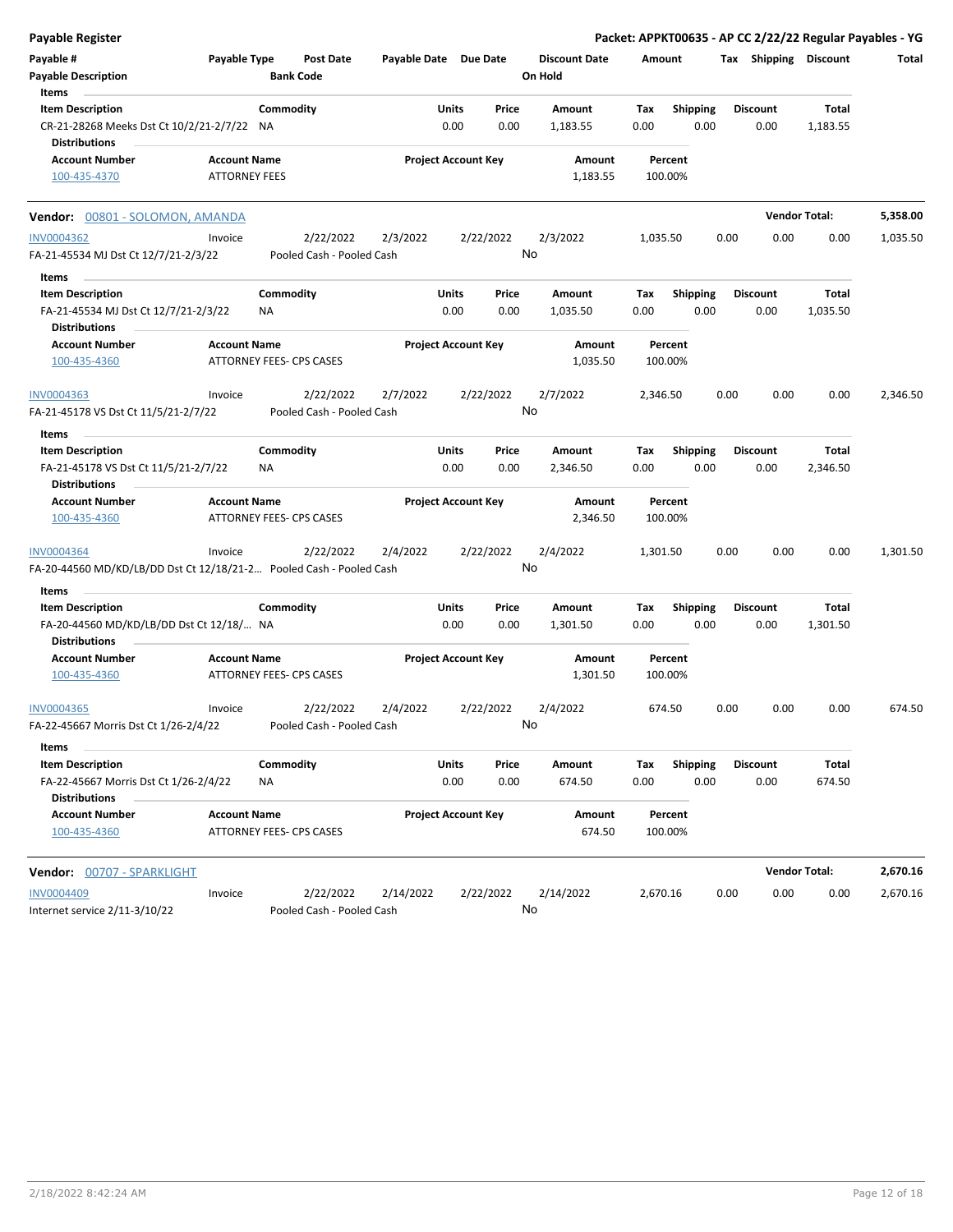**Payable Register Packet: APPKT00635 - AP CC 2/22/22 Regular Payables - YG**

| Payable #<br><b>Payable Description</b>                        | Payable Type             |           | Post Date<br><b>Bank Code</b>          | Payable Date Due Date |              |                            | <b>Discount Date</b><br>On Hold | Amount    |                 | Tax  | <b>Shipping</b> | <b>Discount</b>      | Total      |
|----------------------------------------------------------------|--------------------------|-----------|----------------------------------------|-----------------------|--------------|----------------------------|---------------------------------|-----------|-----------------|------|-----------------|----------------------|------------|
| Items                                                          |                          |           |                                        |                       |              |                            |                                 |           |                 |      |                 |                      |            |
| <b>Item Description</b>                                        |                          | Commodity |                                        |                       | Units        | Price                      | Amount                          | Tax       | <b>Shipping</b> |      | <b>Discount</b> | Total                |            |
| Internet service 2/11-3/10/22                                  |                          | Service   |                                        |                       | 0.00         | 0.00                       | 2,670.16                        | 0.00      | 0.00            |      | 0.00            | 2,670.16             |            |
| <b>Distributions</b>                                           |                          |           |                                        |                       |              |                            |                                 |           |                 |      |                 |                      |            |
| <b>Account Number</b>                                          | <b>Account Name</b>      |           |                                        |                       |              | <b>Project Account Key</b> | Amount                          |           | Percent         |      |                 |                      |            |
| 100-518-4210                                                   | <b>INTERNET</b>          |           |                                        |                       |              |                            | 231.43                          |           | 8.67%           |      |                 |                      |            |
| 100-510-4210                                                   | <b>INTERNET</b>          |           |                                        |                       |              |                            | 710.00                          |           | 26.59%          |      |                 |                      |            |
| 100-510-4200                                                   | <b>TELEPHONE</b>         |           |                                        |                       |              |                            | 90.56                           |           | 3.39%           |      |                 |                      |            |
| 100-665-4210                                                   | <b>INTERNET</b>          |           |                                        |                       |              |                            | 64.99                           |           | 2.43%           |      |                 |                      |            |
| 100-518-4210                                                   | <b>INTERNET</b>          |           |                                        |                       |              |                            | 443.93                          |           | 16.63%          |      |                 |                      |            |
| 100-513-4210                                                   | <b>INTERNET</b>          |           |                                        |                       |              |                            | 231.43                          |           | 8.67%           |      |                 |                      |            |
| 100-518-4210                                                   | <b>INTERNET</b>          |           |                                        |                       |              |                            | 139.39                          |           | 5.22%           |      |                 |                      |            |
| 100-518-4210                                                   | <b>INTERNET</b>          |           |                                        |                       |              |                            | 231.43                          |           | 8.67%           |      |                 |                      |            |
| 100-645-4210                                                   | <b>INTERNET</b>          |           |                                        |                       |              |                            | 93.94                           |           | 3.52%           |      |                 |                      |            |
| 100-514-4210                                                   | <b>INTERNET</b>          |           |                                        |                       |              |                            | 82.69                           |           | 3.10%           |      |                 |                      |            |
| 240-624-4210                                                   | <b>INTERNET</b>          |           |                                        |                       |              |                            | 93.94                           |           | 3.52%           |      |                 |                      |            |
| 100-560-4210                                                   | <b>INTERNET SERVICE</b>  |           |                                        |                       |              |                            | 256.43                          |           | 9.60%           |      |                 |                      |            |
| <b>Vendor:</b> 00197 - TEXAS WORKFORCE COMMISSION              |                          |           |                                        |                       |              |                            |                                 |           |                 |      |                 | <b>Vendor Total:</b> | 4,414.00   |
| INV0004421                                                     | Invoice                  |           | 2/22/2022                              | 12/10/2021            |              | 4/15/2022                  | 12/10/2021                      | 4,414.00  |                 | 0.00 | 0.00            | 0.00                 | 4,414.00   |
| gtr ending 9/30/21 Collins/Huffman                             |                          |           | Pooled Cash - Pooled Cash              |                       |              |                            | No                              |           |                 |      |                 |                      |            |
| Items                                                          |                          |           |                                        |                       |              |                            |                                 |           |                 |      |                 |                      |            |
| <b>Item Description</b>                                        |                          | Commodity |                                        |                       | <b>Units</b> | Price                      | Amount                          | Tax       | <b>Shipping</b> |      | <b>Discount</b> | Total                |            |
| qtr ending 9/30/21 Collins/Huffman<br><b>Distributions</b>     |                          | ΝA        |                                        |                       | 0.00         | 0.00                       | 4,414.00                        | 0.00      | 0.00            |      | 0.00            | 4,414.00             |            |
| <b>Account Number</b>                                          | <b>Account Name</b>      |           |                                        |                       |              | <b>Project Account Key</b> | Amount                          |           | Percent         |      |                 |                      |            |
| 100-560-2060                                                   | UNEMPLOYMENT EXPENSE     |           |                                        |                       |              |                            | 834.00                          |           | 18.89%          |      |                 |                      |            |
| 100-409-2060                                                   | UNEMPLOYMENT EXPENSE     |           |                                        |                       |              |                            | 3,580.00                        |           | 81.11%          |      |                 |                      |            |
| <b>Vendor:</b> 00265 - TEXHOMA LIMESTONE, INC.                 |                          |           |                                        |                       |              |                            |                                 |           |                 |      |                 | <b>Vendor Total:</b> | 1,221.86   |
| <u>8729</u><br>Pct 4 Rock & Gravel -hauling 2/7-12/22          | Invoice                  |           | 2/22/2022<br>Pooled Cash - Pooled Cash | 2/14/2022             |              | 2/22/2022                  | 2/14/2022<br>No                 | 1,221.86  |                 | 0.00 | 0.00            | 0.00                 | 1,221.86   |
| Items                                                          |                          |           |                                        |                       |              |                            |                                 |           |                 |      |                 |                      |            |
| <b>Item Description</b>                                        |                          | Commodity |                                        |                       | Units        | Price                      | Amount                          | Tax       | <b>Shipping</b> |      | <b>Discount</b> | <b>Total</b>         |            |
| Pct 4 Rock & Gravel -hauling 2/7-12/22<br><b>Distributions</b> |                          | Rock-H    |                                        |                       | 108.90       | 11.22                      | 1,221.86                        | 0.00      | 0.00            |      | 0.00            | 1,221.86             |            |
| <b>Account Number</b>                                          | <b>Account Name</b>      |           |                                        |                       |              | <b>Project Account Key</b> | Amount                          |           | Percent         |      |                 |                      |            |
| 240-624-3410                                                   | R&B MAT. ROCK & GRAVEL   |           |                                        |                       |              |                            | 1,221.86                        |           | 100.00%         |      |                 |                      |            |
| Vendor: 00310 - TYLER TECHNOLOGIES, INC.                       |                          |           |                                        |                       |              |                            |                                 |           |                 |      |                 | <b>Vendor Total:</b> | 27,502.00  |
| 130-125585                                                     | Invoice                  |           | 2/22/2022                              | 1/1/2022              |              | 2/22/2022                  | 1/1/2022                        | 27,502.00 |                 | 0.00 | 0.00            | 0.00                 | 27,502.00  |
| Sheriff yr 3 2022 Incode maint.<br>Items                       |                          |           | Pooled Cash - Pooled Cash              |                       |              |                            | No                              |           |                 |      |                 |                      |            |
| <b>Item Description</b>                                        |                          | Commodity |                                        |                       | <b>Units</b> | Price                      | Amount                          | Tax       | <b>Shipping</b> |      | <b>Discount</b> | <b>Total</b>         |            |
| Sheriff yr 3 2022 Incode maint.<br><b>Distributions</b>        |                          | NA        |                                        |                       | 0.00         | 0.00                       | 27,502.00                       | 0.00      | 0.00            |      | 0.00            | 27,502.00            |            |
| <b>Account Number</b>                                          | <b>Account Name</b>      |           |                                        |                       |              | <b>Project Account Key</b> | Amount                          |           | Percent         |      |                 |                      |            |
| 100-510-4530                                                   | <b>COMPUTER SOFTWARE</b> |           |                                        |                       |              |                            | 27,502.00                       |           | 100.00%         |      |                 |                      |            |
| <b>Vendor:</b> 00539 - U.S. BANK CORPORATE TRUST               |                          |           |                                        |                       |              |                            |                                 |           |                 |      |                 | <b>Vendor Total:</b> | 192,519.32 |
| FAN201003FCMJ-Jan22                                            | Invoice                  |           | 2/22/2022                              | 2/9/2022              |              | 2/22/2022                  | 2/9/2022                        | 70,072.80 |                 | 0.00 | 0.08            | 0.00                 | 70,072.88  |
| Jan 2022 MJ housing                                            |                          |           | Pooled Cash - Pooled Cash              |                       |              |                            | No                              |           |                 |      |                 |                      |            |
| Items                                                          |                          |           |                                        |                       |              |                            |                                 |           |                 |      |                 |                      |            |
| <b>Item Description</b>                                        |                          | Commodity |                                        |                       | <b>Units</b> | Price                      | Amount                          | Tax       | <b>Shipping</b> |      | <b>Discount</b> | Total                |            |
| Jan 2022 MJ housing<br><b>Distributions</b>                    |                          | Goods     |                                        |                       | 14.00        | 25.00                      | 350.00                          | 0.00      | 0.00            |      | 0.00            | 350.00               |            |
| <b>Account Number</b>                                          | <b>Account Name</b>      |           |                                        |                       |              | <b>Project Account Key</b> | Amount                          |           | Percent         |      |                 |                      |            |
| 100-565-3800                                                   | PRISONER HOUSING         |           |                                        |                       |              |                            | 350.00                          |           | 100.00%         |      |                 |                      |            |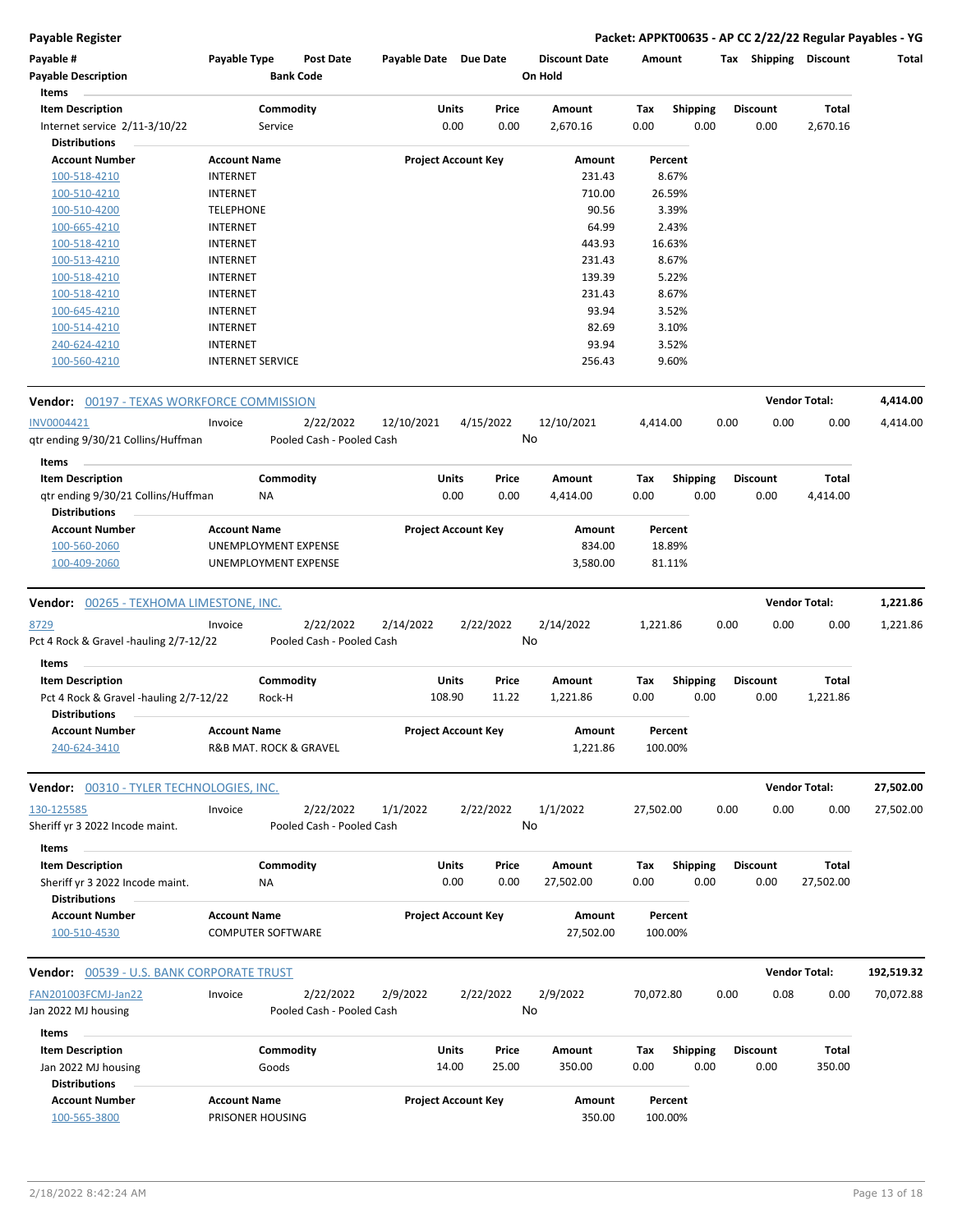| <b>Payable Register</b>                                               |                     |                                         |                                        |                            |                            |                      |                                 |             |                         |      |                         |                       | Packet: APPKT00635 - AP CC 2/22/22 Regular Payables - YG |
|-----------------------------------------------------------------------|---------------------|-----------------------------------------|----------------------------------------|----------------------------|----------------------------|----------------------|---------------------------------|-------------|-------------------------|------|-------------------------|-----------------------|----------------------------------------------------------|
| Payable #<br><b>Payable Description</b>                               | Payable Type        |                                         | <b>Post Date</b><br><b>Bank Code</b>   | Payable Date Due Date      |                            |                      | <b>Discount Date</b><br>On Hold | Amount      |                         |      |                         | Tax Shipping Discount | Total                                                    |
| Items                                                                 |                     |                                         |                                        |                            |                            |                      |                                 |             |                         |      |                         |                       |                                                          |
| <b>Item Description</b><br>Jan 2022 MJ housing                        |                     | Commodity<br>Goods                      |                                        |                            | Units<br>1,295.00          | Price<br>53.84       | Amount<br>69,722.80             | Tax<br>0.00 | <b>Shipping</b><br>0.08 |      | <b>Discount</b><br>0.00 | Total<br>69,722.88    |                                                          |
| <b>Distributions</b><br><b>Account Number</b>                         | <b>Account Name</b> |                                         |                                        |                            | <b>Project Account Key</b> |                      | Amount                          |             | Percent                 |      |                         |                       |                                                          |
| 100-565-3800                                                          | PRISONER HOUSING    |                                         |                                        |                            |                            |                      | 69,722.88                       | 100.00%     |                         |      |                         |                       |                                                          |
| FAN201004FCSA-Jan22                                                   | Invoice             |                                         | 2/22/2022                              | 2/2/2022                   |                            | 2/22/2022            | 2/2/2022                        | 121,649.56  |                         | 0.00 | 0.00                    | 0.00                  | 121,649.56                                               |
| Jan 2022 SA housing                                                   |                     |                                         | Pooled Cash - Pooled Cash              |                            |                            | No                   |                                 |             |                         |      |                         |                       |                                                          |
| Items                                                                 |                     |                                         |                                        |                            |                            |                      |                                 |             |                         |      |                         |                       |                                                          |
| <b>Item Description</b>                                               |                     | Commodity                               |                                        |                            | Units                      | Price                | Amount                          | Tax         | <b>Shipping</b>         |      | <b>Discount</b>         | Total                 |                                                          |
| Jan 2022 SA housing<br><b>Distributions</b>                           |                     | Goods                                   |                                        |                            | 1.00                       | 25.00                | 25.00                           | 0.00        | 0.00                    |      | 0.00                    | 25.00                 |                                                          |
| <b>Account Number</b>                                                 | <b>Account Name</b> |                                         |                                        |                            | <b>Project Account Key</b> |                      | Amount                          |             | Percent                 |      |                         |                       |                                                          |
| 100-565-3800                                                          | PRISONER HOUSING    |                                         |                                        |                            |                            |                      | 25.00                           | 100.00%     |                         |      |                         |                       |                                                          |
| Items                                                                 |                     |                                         |                                        |                            |                            |                      |                                 |             |                         |      |                         |                       |                                                          |
| <b>Item Description</b>                                               |                     | Commodity                               |                                        |                            | Units                      | Price                | Amount                          | Tax         | Shipping                |      | <b>Discount</b>         | Total                 |                                                          |
| Jan 2022 SA housing                                                   |                     | Goods                                   |                                        |                            | 2,259.00                   | 53.84                | 121,624.56                      | 0.00        | 0.00                    |      | 0.00                    | 121,624.56            |                                                          |
| <b>Distributions</b>                                                  |                     |                                         |                                        |                            |                            |                      |                                 |             |                         |      |                         |                       |                                                          |
| <b>Account Number</b><br>100-565-3800                                 |                     | <b>Account Name</b><br>PRISONER HOUSING |                                        | <b>Project Account Key</b> |                            | Amount<br>121,624.56 | Percent<br>100.00%              |             |                         |      |                         |                       |                                                          |
| <b>FAN220114FCMT</b>                                                  | Invoice             |                                         | 2/22/2022                              | 2/9/2022                   |                            | 2/22/2022            | 2/9/2022                        | 219.38      |                         | 0.00 | 0.00                    | 0.00                  | 219.38                                                   |
| Jan 2022 transport                                                    |                     |                                         | Pooled Cash - Pooled Cash              |                            |                            | No                   |                                 |             |                         |      |                         |                       |                                                          |
| Items                                                                 |                     |                                         |                                        |                            |                            |                      |                                 |             |                         |      |                         |                       |                                                          |
| <b>Item Description</b><br>Jan 2022 transport<br><b>Distributions</b> |                     | Commodity<br>Goods                      |                                        |                            | Units<br>375.00            | Price<br>0.59        | Amount<br>219.38                | Tax<br>0.00 | <b>Shipping</b><br>0.00 |      | <b>Discount</b><br>0.00 | Total<br>219.38       |                                                          |
| <b>Account Number</b>                                                 | <b>Account Name</b> |                                         |                                        |                            | <b>Project Account Key</b> |                      | Amount                          |             | Percent                 |      |                         |                       |                                                          |
| 100-565-4000                                                          |                     |                                         | PRISONER TRANSPORT/GUARD               |                            |                            |                      | 219.38                          | 100.00%     |                         |      |                         |                       |                                                          |
| <b>FAN220115FCGT</b><br>Jan 2022 guard hours                          | Invoice             |                                         | 2/22/2022<br>Pooled Cash - Pooled Cash | 2/9/2022                   |                            | 2/22/2022<br>No      | 2/9/2022                        | 577.50      |                         | 0.00 | 0.00                    | 0.00                  | 577.50                                                   |
| Items                                                                 |                     |                                         |                                        |                            |                            |                      |                                 |             |                         |      |                         |                       |                                                          |
| <b>Item Description</b><br>Jan 2022 guard hours                       |                     | Commodity<br>Goods                      |                                        |                            | Units<br>38.50             | Price<br>15.00       | Amount<br>577.50                | Tax<br>0.00 | <b>Shipping</b><br>0.00 |      | <b>Discount</b><br>0.00 | Total<br>577.50       |                                                          |
| <b>Distributions</b><br><b>Account Number</b><br>100-565-4000         | <b>Account Name</b> |                                         | PRISONER TRANSPORT/GUARD               |                            | <b>Project Account Key</b> |                      | Amount<br>577.50                | 100.00%     | Percent                 |      |                         |                       |                                                          |
|                                                                       |                     |                                         |                                        |                            |                            |                      |                                 |             |                         |      |                         | <b>Vendor Total:</b>  |                                                          |
| <b>Vendor:</b> VEN02095 - U.S. Postal Service (Postage -On-Call)      |                     |                                         |                                        |                            |                            |                      |                                 |             |                         |      |                         |                       | 3,500.00                                                 |
| <b>INV0004472</b>                                                     | Invoice             |                                         | 2/22/2022                              | 2/17/2022                  |                            | 2/22/2022            | 2/17/2022                       | 3,500.00    |                         | 0.00 | 0.00                    | 0.00                  | 3,500.00                                                 |
| Courthouse postage                                                    |                     |                                         | Pooled Cash - Pooled Cash              |                            |                            |                      | No                              |             |                         |      |                         |                       |                                                          |
| Items                                                                 |                     |                                         |                                        |                            |                            |                      |                                 |             |                         |      |                         |                       |                                                          |
| <b>Item Description</b>                                               |                     | Commodity                               |                                        |                            | Units                      | Price                | Amount                          | Tax         | <b>Shipping</b>         |      | <b>Discount</b>         | Total                 |                                                          |
| Courthouse postage                                                    |                     | ΝA                                      |                                        |                            | 0.00                       | 0.00                 | 3,500.00                        | 0.00        | 0.00                    |      | 0.00                    | 3,500.00              |                                                          |
| <b>Distributions</b><br><b>Account Number</b>                         | <b>Account Name</b> |                                         |                                        |                            | <b>Project Account Key</b> |                      | Amount                          |             | Percent                 |      |                         |                       |                                                          |
| 100-510-3110                                                          | <b>POSTAGE</b>      |                                         |                                        |                            |                            |                      | 3,500.00                        | 100.00%     |                         |      |                         |                       |                                                          |
| <b>Vendor: 00127 - VERIZON WIRELESS</b>                               |                     |                                         |                                        |                            |                            |                      |                                 |             |                         |      |                         | <b>Vendor Total:</b>  | 866.11                                                   |
| 9899235040                                                            | Invoice             |                                         | 2/22/2022                              | 2/10/2022                  |                            | 3/2/2022             | 2/10/2022                       | 866.11      |                         | 0.00 | 0.00                    | 0.00                  | 866.11                                                   |
| Verizon internet 1/11-2/10/22                                         |                     |                                         | Pooled Cash - Pooled Cash              |                            |                            |                      | No                              |             |                         |      |                         |                       |                                                          |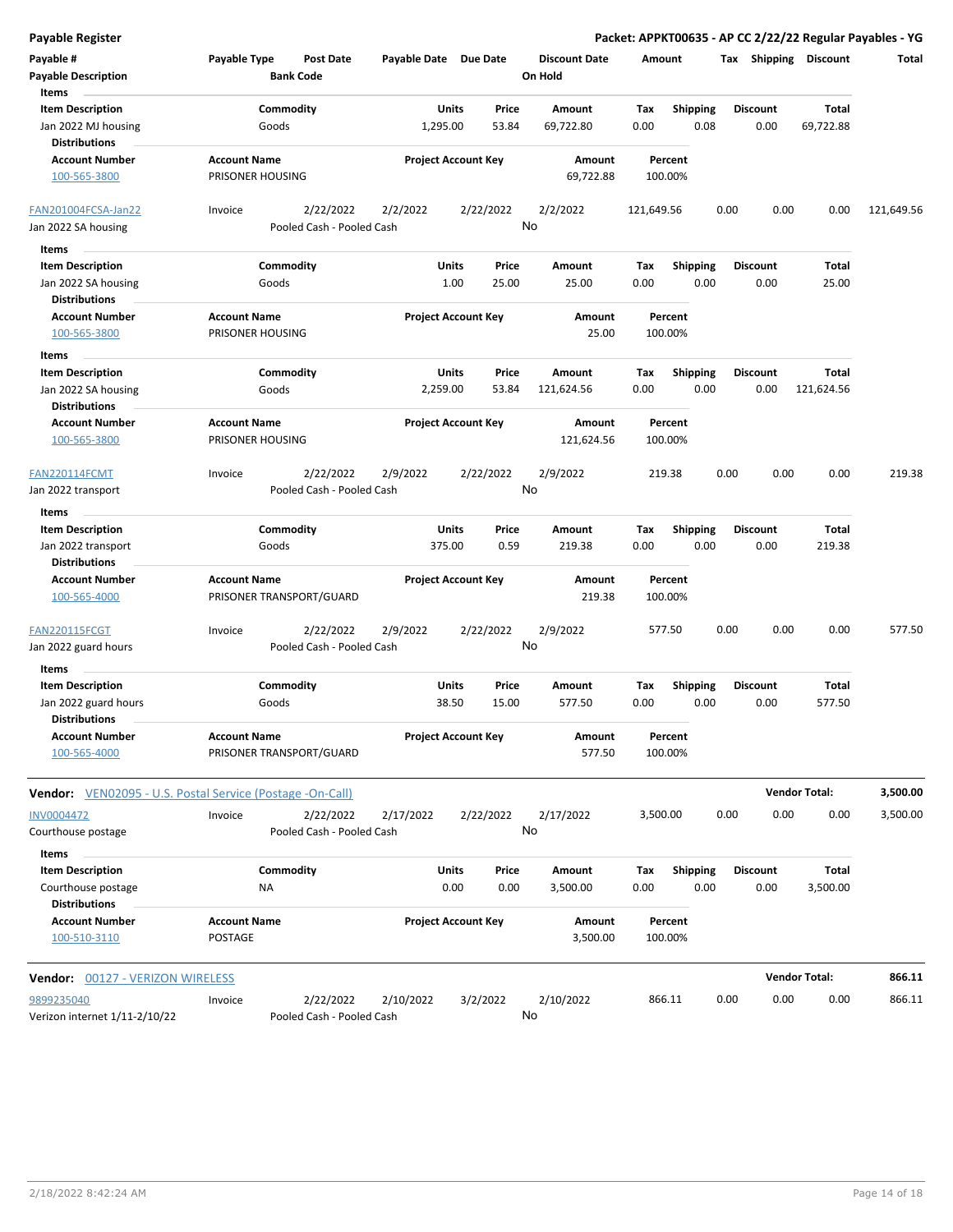### **Payable Register Packet: APPKT00635 - AP CC 2/22/22 Regular Payables - YG**

| Payable #                                             | Payable Type              | <b>Post Date</b>          | Payable Date Due Date |                            |      | <b>Discount Date</b> | Amount |                 | Tax             | Shipping             | <b>Discount</b> | Total |
|-------------------------------------------------------|---------------------------|---------------------------|-----------------------|----------------------------|------|----------------------|--------|-----------------|-----------------|----------------------|-----------------|-------|
| <b>Payable Description</b><br>Items                   |                           | <b>Bank Code</b>          |                       |                            |      | On Hold              |        |                 |                 |                      |                 |       |
| <b>Item Description</b>                               |                           | Commodity                 |                       | Price<br><b>Units</b>      |      | Amount               | Tax    | Shipping        | <b>Discount</b> |                      | <b>Total</b>    |       |
| Verizon Internet 1/11-2/10/22<br><b>Distributions</b> | <b>NA</b>                 |                           |                       | 0.00                       | 0.00 | 866.11               | 0.00   | 0.00            |                 | 0.00                 | 866.11          |       |
| <b>Account Number</b>                                 | <b>Account Name</b>       |                           |                       | <b>Project Account Key</b> |      | Amount               |        | Percent         |                 |                      |                 |       |
| 100-404-4210                                          | <b>ELECTION INTERNET</b>  |                           |                       |                            |      | 113.97               |        | 13.16%          |                 |                      |                 |       |
| 100-404-4200                                          | <b>TELEPHONE</b>          |                           |                       |                            |      | 30.19                |        | 3.49%           |                 |                      |                 |       |
| 100-405-4210                                          | <b>INTERNET</b>           |                           |                       |                            |      | 37.99                |        | 4.39%           |                 |                      |                 |       |
| 100-406-4210                                          | <b>EMERGENCY INTERNET</b> |                           |                       |                            |      | 37.99                |        | 4.39%           |                 |                      |                 |       |
| 100-457-4210                                          | <b>INTERNET</b>           |                           |                       |                            |      | 37.99                |        | 4.39%           |                 |                      |                 |       |
| 100-503-4210                                          | <b>EMERGENCY INTERNET</b> |                           |                       |                            |      | 37.99                |        | 4.39%           |                 |                      |                 |       |
| 100-553-4210                                          | <b>INTERNET</b>           |                           |                       |                            |      | 37.99                |        | 4.39%           |                 |                      |                 |       |
| 100-560-4210                                          | <b>INTERNET SERVICE</b>   |                           |                       |                            |      | 532.00               |        | 61.42%          |                 |                      |                 |       |
| 00480 - VESTED NETWORKS<br>Vendor:                    |                           |                           |                       |                            |      |                      |        |                 |                 | <b>Vendor Total:</b> |                 | 60.00 |
| <b>IN25196</b>                                        | Invoice                   | 2/22/2022                 | 2/16/2022             | 3/1/2022                   |      | 2/16/2022            |        | 60.00           | 0.00            | 0.00                 | 0.00            | 60.00 |
| Telephone system Mar 2022                             |                           | Pooled Cash - Pooled Cash |                       |                            | No   |                      |        |                 |                 |                      |                 |       |
| Items                                                 |                           |                           |                       |                            |      |                      |        |                 |                 |                      |                 |       |
| <b>Item Description</b>                               |                           | Commodity                 |                       | Price<br><b>Units</b>      |      | Amount               | Tax    | <b>Shipping</b> | <b>Discount</b> |                      | Total           |       |
| Telephone system Mar 2022                             | NA                        |                           |                       | 0.00                       | 0.00 | 60.00                | 0.00   | 0.00            |                 | 0.00                 | 60.00           |       |

| <b>Distributions</b>  |                     |                            |        |         |
|-----------------------|---------------------|----------------------------|--------|---------|
| <b>Account Number</b> | <b>Account Name</b> | <b>Project Account Key</b> | Amount | Percent |
| 100-510-4200          | <b>TELEPHONE</b>    |                            | 60.00  | 100.00% |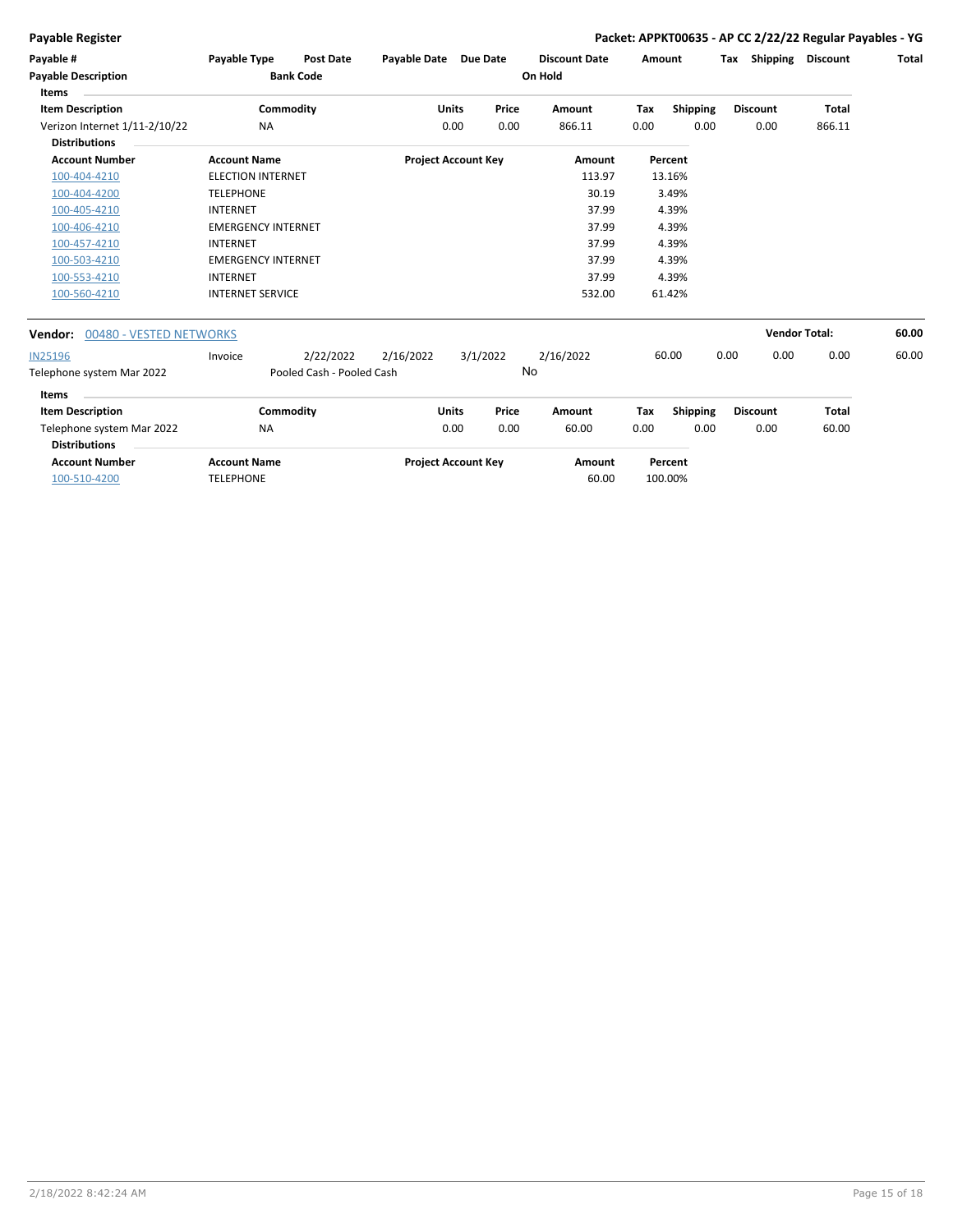## Payable Summary

| Type        | Count               | Gross      | Tax  | <b>Shipping</b> | <b>Discount</b> | Total      | <b>Manual Payment</b> | <b>Balance</b> |
|-------------|---------------------|------------|------|-----------------|-----------------|------------|-----------------------|----------------|
| Credit Memo |                     | $-309.98$  | 0.00 | 0.00            | 0.00            | $-309.98$  | 0.00                  | $-309.98$      |
| Invoice     | 77                  | 436,130.72 | 0.00 | 0.08            | 0.00            | 436,130.80 | 0.00                  | 436,130.80     |
|             | <b>Grand Total:</b> | 435.820.74 | 0.00 | 0.08            | 0.00            | 435,820.82 | 0.00                  | 435.820.82     |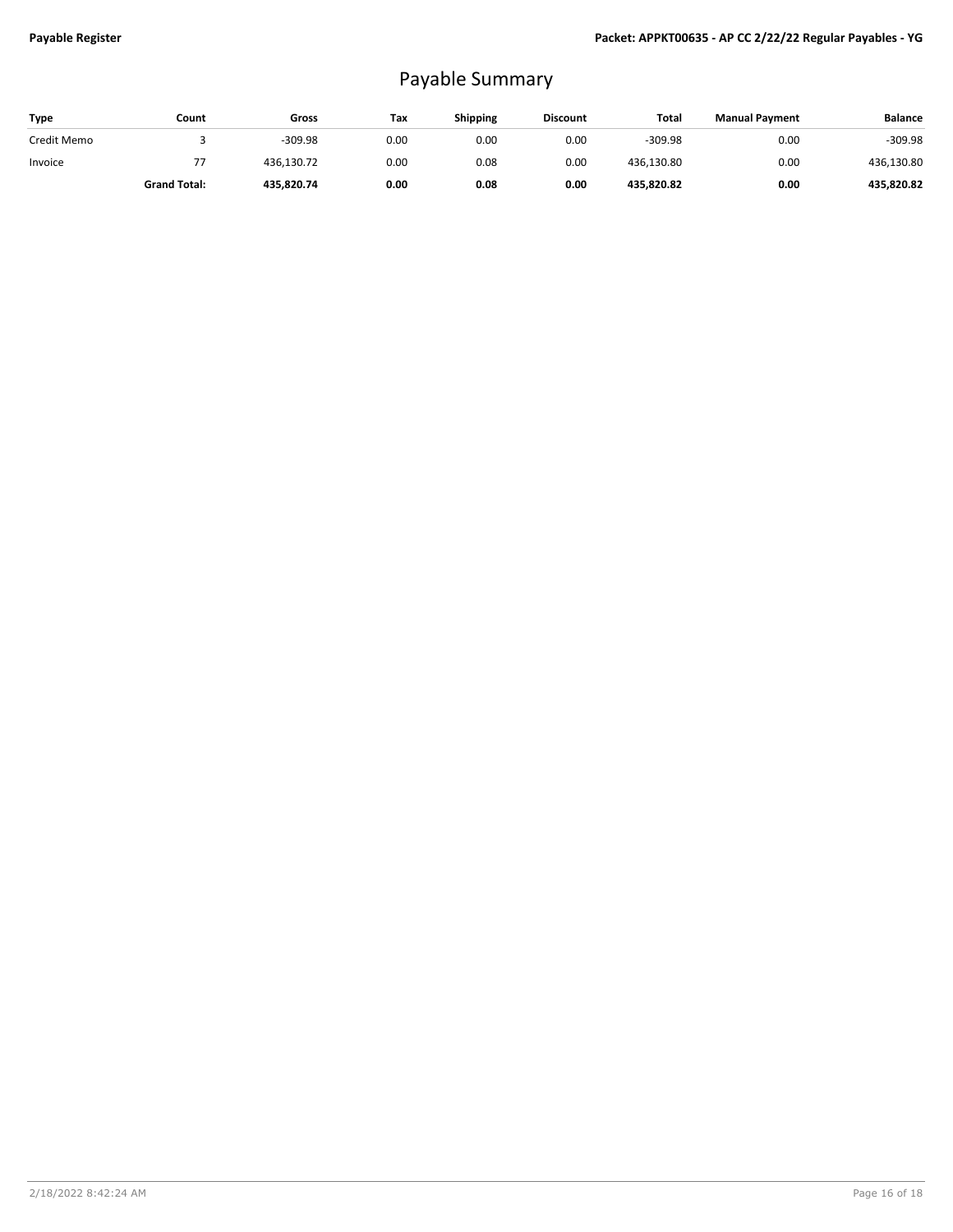## **Account Summary**

| <b>Account</b>      | Name                                   |        | Amount     |
|---------------------|----------------------------------------|--------|------------|
| 100-400-4270        | OUT OF COUNTY TRAVEL/TRAINING          |        | 363.63     |
| 100-404-4200        | <b>TELEPHONE</b>                       |        | 30.19      |
| 100-404-4210        | <b>ELECTION INTERNET</b>               |        | 113.97     |
| 100-405-4210        | <b>INTERNET</b>                        |        | 37.99      |
| 100-406-4210        | <b>EMERGENCY INTERNET</b>              |        | 37.99      |
| 100-409-2060        | UNEMPLOYMENT EXPENSE                   |        | 3,580.00   |
| 100-410-4240        | <b>INDIGENT ATTORNEY FEES</b>          |        | 300.00     |
| 100-435-4350        | ATTORNEYS FEES APPEALS CT              |        | 1,218.70   |
| 100-435-4360        | ATTORNEY FEES- CPS CASES               |        | 21,957.00  |
| 100-435-4370        | <b>ATTORNEY FEES</b>                   |        | 11,733.30  |
| 100-435-4391        | PROFESSIONAL SERVICES                  |        | 1,885.00   |
| 100-457-4210        | INTERNET                               |        | 37.99      |
| 100-503-4210        | <b>EMERGENCY INTERNET</b>              |        | 37.99      |
| 100-510-3110        | <b>POSTAGE</b>                         |        | 3,500.00   |
| 100-510-4200        | <b>TELEPHONE</b>                       |        | 3,667.31   |
| 100-510-4210        | INTERNET                               |        | 710.00     |
| 100-510-4530        | <b>COMPUTER SOFTWARE</b>               |        | 27,502.00  |
| 100-513-4210        | <b>INTERNET</b>                        |        | 231.43     |
| 100-514-4210        | INTERNET                               |        | 82.69      |
| 100-518-4210        | <b>INTERNET</b>                        |        | 1,046.18   |
| 100-540-4170        | <b>EMS SERVICE</b>                     |        | 63,516.67  |
| 100-540-4400        | UTILITIES ELECTRICITY                  |        | 626.03     |
| 100-553-4210        | <b>INTERNET</b>                        |        | 37.99      |
| 100-560-2060        | UNEMPLOYMENT EXPENSE                   |        | 834.00     |
| 100-560-4210        | <b>INTERNET SERVICE</b>                |        | 788.43     |
| 100-560-4280        | PRISONER TRANSPORT                     |        | 192.00     |
| 100-560-4540        | R & M AUTOMOBILES                      |        | 65.00      |
| 100-565-3800        | PRISONER HOUSING                       |        | 191,722.44 |
| 100-565-4000        | PRISONER TRANSPORT/GUARD               |        | 796.88     |
| 100-565-4050        | PRISONER MEDICAL                       |        | 12,579.79  |
| 100-645-4210        | INTERNET                               |        | 93.94      |
| 100-665-4210        | <b>INTERNET</b>                        |        | 64.99      |
|                     |                                        | Total: | 349,391.52 |
|                     |                                        |        |            |
| <b>Account</b>      | Name                                   |        | Amount     |
| 210-621-3430        | R&B MAT. HARDWARE & LUMBER             |        | 207.47     |
| <u>210-621-4580</u> | <b>R&amp;M MACHINERY PARTS</b>         |        | 31.32      |
| 210-621-4590        | <b>R&amp;M MACH. TIRES &amp; TUBES</b> |        | 40.00      |
|                     |                                        | Total: | 278.79     |
|                     |                                        |        |            |
| Account             | Name                                   |        | Amount     |
| 220-622-4400        | UTILITY ELECTRICITY                    |        | 164.78     |
|                     |                                        | Total: | 164.78     |
|                     |                                        |        |            |
| Account             | Name                                   |        | Amount     |
| 230-623-4580        | <b>R&amp;M MACHINERY PARTS</b>         |        | 22.00      |
| 230-623-4800        | <b>BOND</b>                            |        | 150.00     |
|                     |                                        | Total: | 172.00     |
|                     |                                        |        |            |
| Account             | Name                                   |        | Amount     |
| 240-624-3410        | R&B MAT. ROCK & GRAVEL                 |        | 1,221.86   |
| 240-624-4210        | <b>INTERNET</b>                        |        | 93.94      |
|                     |                                        | Total: | 1,315.80   |